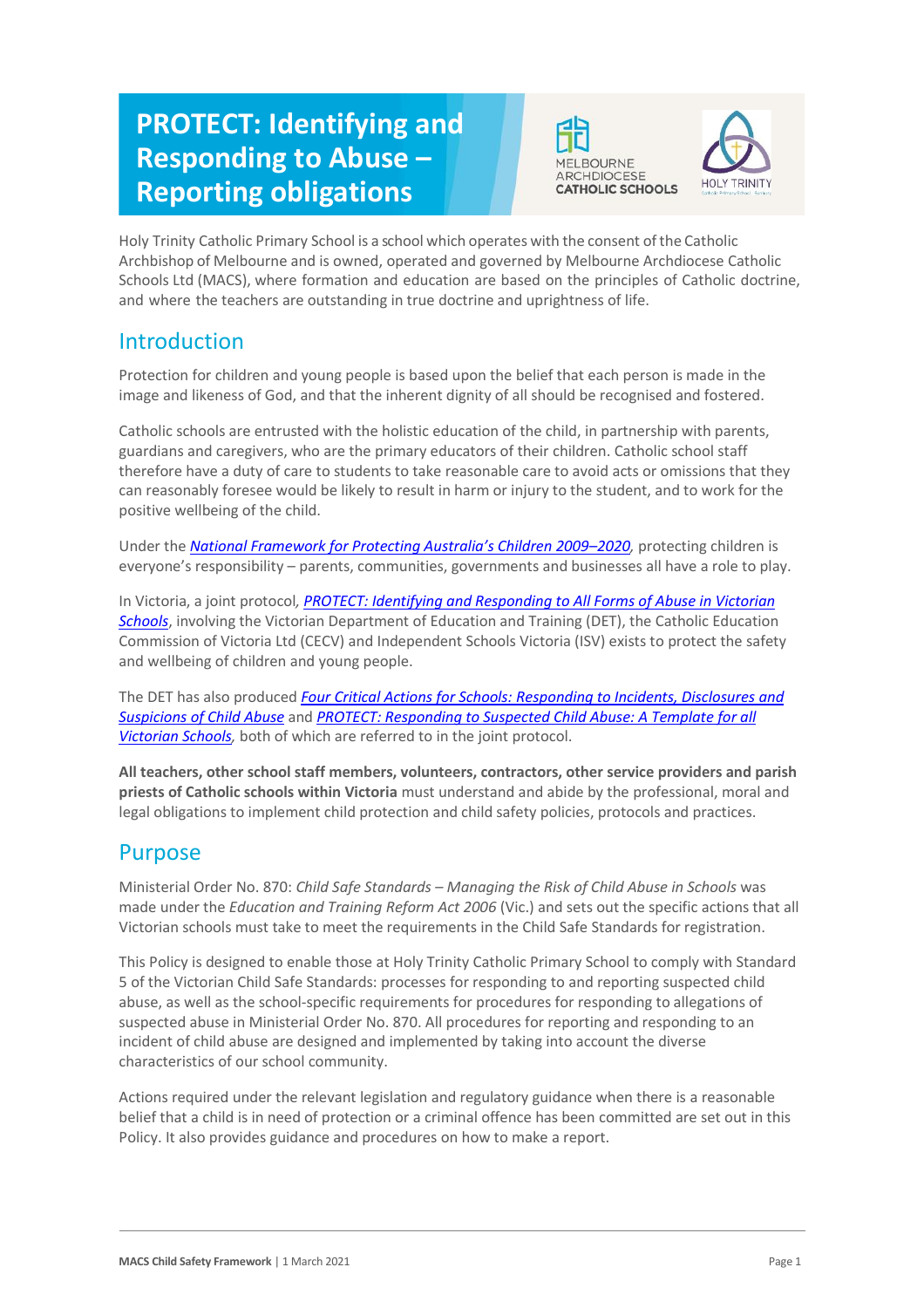This Policy assists staff at Holy Trinity Catholic Primary School (which includes volunteers, contractors, other service providers and religious leaders including clergy) to:

- identify the indicators of a child or young person who may be in need of protection
- understand how a suspicion or reasonable belief is formed
- where possible, refer to the principles of the Victorian Charter of Human Rights and Responsibilities as best practice in respecting and protecting the basic rights, freedoms and responsibilities of members of the school community
- make a report about a child or young person who may be in need of protection
- comply with obligations under the Victorian Reportable Conduct Scheme
- comply with mandatory reporting obligations under child protection law
- comply with legal obligations relating to criminal child abuse and grooming under criminal law.

# Legislative and regulatory requirements

Holy Trinity Catholic Primary School **and our governing body** must comply with the legal obligations that relate to managing the risk of child abuse under the *Children, Youth and Families Act 2005* (Vic.), the *Crimes Act 1958* (Vic.), the *Child Wellbeing and Safety Act 2005* (Vic.), the *Education and Training Reform Act 2006* (Vic.), the *Education and Training Reform Regulations 2017* (Vic.) and the *Family Violence Protection Act 2008* (Vic.).

The *Child Wellbeing and Safety Act 2005* (Vic.) introduced the seven Victorian Child Safe Standards, which aim to create a culture where protecting children from abuse is part of everyday thinking and practice. The Child Safe Standards were introduced in response to recommendations made by the *[Betrayal of Trust](http://www.parliament.vic.gov.au/file_uploads/Inquiry_into_Handling_of_Abuse_Volume_2_FINAL_web_y78t3Wpb.pdf)* report.

Child protection reporting obligations fall under six separate pieces of legislation with differing reporting requirements:

- the *Children, Youth and Families Act 2005* (Vic.)
- the *Education and Training Reform Act 2006* (Vic.)
- the *Education and Training Reform Regulations 2017* (Vic.)
- the *Crimes Act 1958* (Vic.)
- the *Family Violence Protection Act 2008* (Vic.)
- the *Wrongs Act 1958* (Vic.).

These legislative obligations exist in addition to moral and duty of care obligations, which require school community members to protect any child under their care and supervision from foreseeable harm.

# Definitions and obligations

# **Types of child abuse and indicators of harm**

Child abuse can take many forms. The perpetrator may be a parent, carer, school staff member, volunteer, another adult or even another child. The nature of child abuse is complex. The abuse may occur over time and potential risk indicators are often difficult to detect. Therefore, the legal obligations for reporting allegations of child abuse can vary depending on the circumstances of the incident.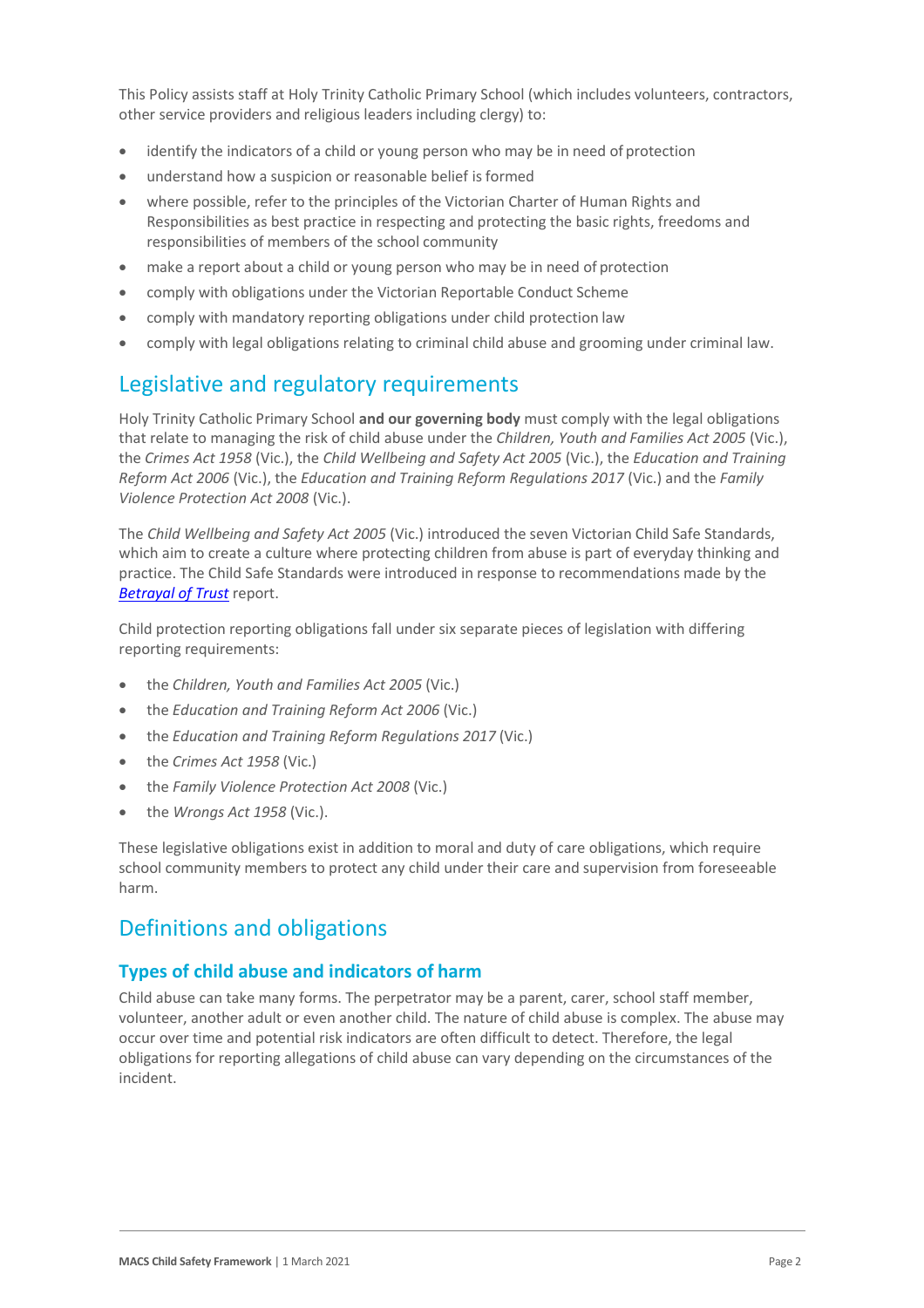Child abuse is defined in the *Child Wellbeing and Safety Act 2005* (Vic.) to include:

- sexual offences
- grooming offences under section 49M(1) of the *Crimes Act 1958* (Vic.)
- physical violence
- serious emotional or psychological harm
- serious neglect.

| <b>Sexual offences</b>                     | A sexual offence occurs when a person involves a child in sexual activity, or<br>deliberately puts the child in the presence of sexual behaviours that are<br>exploitative or inappropriate to the child's age and development. Sexual<br>offences are governed by the Crimes Act 1958 (Vic.). Sexual abuse can involve a<br>wide range of sexual activity and may include fondling, masturbation, oral sex,<br>penetration, voyeurism and exhibitionism. It can also include exploitation<br>through pornography or prostitution.                                                                                                          |
|--------------------------------------------|---------------------------------------------------------------------------------------------------------------------------------------------------------------------------------------------------------------------------------------------------------------------------------------------------------------------------------------------------------------------------------------------------------------------------------------------------------------------------------------------------------------------------------------------------------------------------------------------------------------------------------------------|
| Grooming                                   | Grooming refers to predatory conduct undertaken by an adult (18 years or over)<br>to prepare a child for sexual activity at a later time. It is a sexual offence under<br>section 49M of the Crimes Act 1958 (Vic.) carrying a maximum 10-year term of<br>imprisonment. Under section 49M, the adult's words or conduct must be<br>intended to facilitate the child engaging or being involved in the commission of,<br>or attempt to commit, a sexual offence by the adult or another adult.                                                                                                                                               |
| <b>Physical violence</b>                   | Physical violence occurs when a child suffers or is likely to suffer significant harm<br>from a non-accidental injury or injuries inflicted by another person. Physical<br>violence can be inflicted in many ways including beating, shaking, burning or<br>using weapons (such as belts and paddles). Physical harm may also be caused<br>during student fights.                                                                                                                                                                                                                                                                           |
| Serious emotional or<br>psychological harm | Serious emotional or psychological abuse may occur when a child is repeatedly<br>rejected, isolated or frightened by threats or the witnessing of family violence. It<br>also includes hostility, derogatory name-calling and put-downs, or persistent<br>coldness from a person, to the extent where the behaviour of the child is<br>disturbed or their emotional development is at serious risk of being impaired.<br>Serious emotional or psychological harm could also result from conduct that<br>exploits a child without necessarily being criminal, such as encouraging a child to<br>engage in inappropriate or risky behaviours. |
| <b>Serious neglect</b>                     | Neglect includes a failure to provide a child with an adequate standard of<br>nutrition, medical care, clothing, shelter or supervision. Significant neglect<br>causes harm to a child that is more than trivial or temporary. Serious neglect is<br>when the child is exposed to an extremely dangerous or life-threatening<br>situation and there is a continued failure to provide a child with the basic<br>necessities of life.                                                                                                                                                                                                        |
| <b>Family violence</b>                     | Family violence is defined under the Family Violence Protection Act 2008 (Vic.) to<br>include behaviour that causes a child to hear, witness or be exposed to the<br>effects of family violence such as abusive, threatening, controlling or coercive<br>behaviour. While family violence does not form part of the official definition of<br>'child abuse' in the Child Wellbeing and Safety Act 2005 (Vic.), the impact of<br>family violence on a child can be a form of child abuse, for example, where it<br>causes serious emotional or psychological harm to a child. A child can also be a<br>direct victim of family violence.     |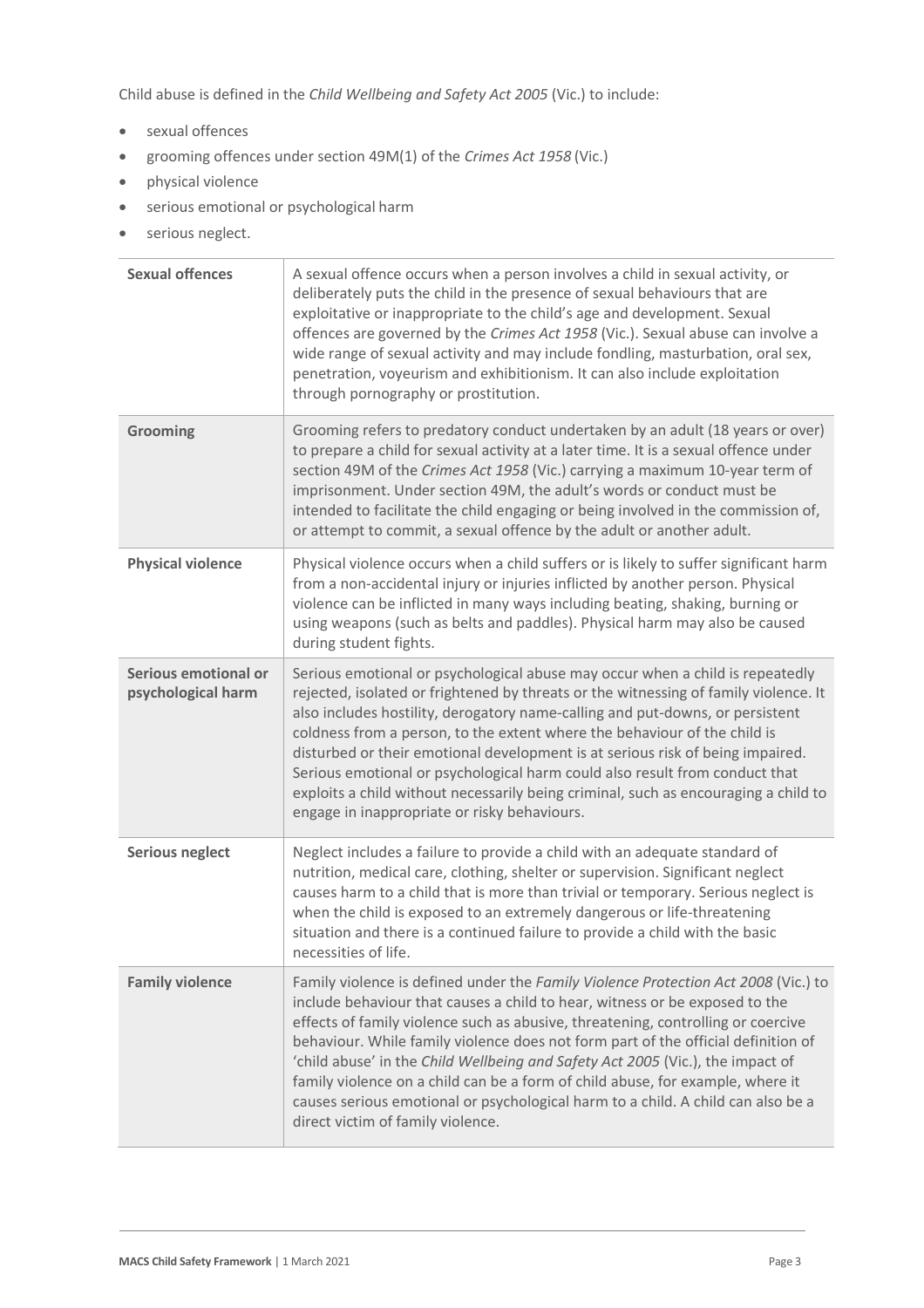Child abuse can have a significant effect on a child's physical, social, psychological or emotional health, development and wellbeing. The younger the child, the more vulnerable they are to abuse and the more serious the consequences are likely to be.

There can be physical or behavioural indicators of child abuse and neglect, or a combination of both. While the presence of a single indicator, or even several indicators, does not necessarily prove that abuse or neglect has occurred, the repeated occurrence of either a physical or behavioural indicator, or the occurrence of several indicators together, should alert school staff to the possibility of child abuse or neglect.

Child sexual abuse is more commonly perpetrated by someone who is known to and trusted by the child, and is also often someone highly trusted within their families, communities, schools and/or other institutions, such as the Church.

For further definitions of all types of child abuse, a comprehensive list of the indicators of harm and advice on identifying perpetrators of child sexual abuse, refer to the protocol *[PROTECT: Identifying and](https://www.education.vic.gov.au/Documents/about/programs/health/protect/ChildSafeStandard5_SchoolsGuide.pdf)  [Responding to All Forms of Abuse in Victorian Schools](https://www.education.vic.gov.au/Documents/about/programs/health/protect/ChildSafeStandard5_SchoolsGuide.pdf)[.](http://www.education.vic.gov.au/Documents/about/programs/health/protect/ChildSafeStandard5_SchoolsGuide.pdf)*

# **Sources of child protection reporting obligations**

#### *Children, Youth and Families Act 2005* **(Vic.)**

#### *Mandatory reporting*

Mandatory reporting is a legal requirement under the *Children, Youth and Families Act 2005* (Vic.) to protect children from harm relating to physical injury and sexual abuse. A child, for the purpose of the relevant parts of this Act, is any person who is under the age of **17 years**. In Victorian schools, registered teachers, school principals, early childhood workers, registered psychologists, school counsellors and all people in religious ministry are mandated to report a reasonable belief of child physical or sexual abuse to child protection authorities. The report must be made as soon as practicable after forming the belief.

If, in the course of carrying out their duties, a mandatory reporter forms a **reasonable belief** that a child is in need of protection because the child has suffered, or is likely to suffer, significant harm as a result of physical injury or sexual abuse, and that the **child's parents are unwilling or unable to protect the child**, they must report that belief to the Department of Health and Human Services (DHHS) Child Protection and/or Victoria Police, including the information prescribed in *[PROTECT:](http://www.education.vic.gov.au/Documents/about/programs/health/protect/PROTECT_Responding_TemplateSchools.pdf)  [Responding to Suspected Child Abuse: A Template for all Victorian Schools](http://www.education.vic.gov.au/Documents/about/programs/health/protect/PROTECT_Responding_TemplateSchools.pdf)*, as soon as possible after forming the belief.

A subsequent report must be made on each occasion on which the mandatory reporter becomes aware of further reasonable grounds for the belief and even if the reporter knows that another report has been made concerning the same child and suspected abuse.

The threshold for reporting child protection incidents, disclosures, concerns or suspicions has been set deliberately low by the joint protocol *[PROTECT: Identifying and Responding to All Forms of Abuse in](http://www.education.vic.gov.au/Documents/about/programs/health/protect/ChildSafeStandard5_SchoolsGuide.pdf)  [Victorian Schools](http://www.education.vic.gov.au/Documents/about/programs/health/protect/ChildSafeStandard5_SchoolsGuide.pdf)*[. T](http://www.education.vic.gov.au/Documents/about/programs/health/protect/ChildSafeStandard5_SchoolsGuide.pdf)his protocol focuses on *[Four Critical Actions](http://www.education.vic.gov.au/Documents/about/programs/health/protect/FourCriticalActions_ChildAbuse.pdf)* **(refer to Child Abuse Support Resource 1)** that all our school staff must take if they form a suspicion or reasonable belief that child abuse has occurred, or that a child is at risk of suffering abuse.

#### <span id="page-3-0"></span>*Reasonable belief*

Where Holy Trinity Catholic Primary School staff members are concerned about the safety and wellbeing of a child or young person, they must assess that concern to determine if a report should be made to the relevant agency. If a staff member has witnessed potentially abusive behaviour, has a suspicion or has received a disclosure of child abuse, they must determine whether these observations or receipt of such information have caused the staff member to form a reasonable belief.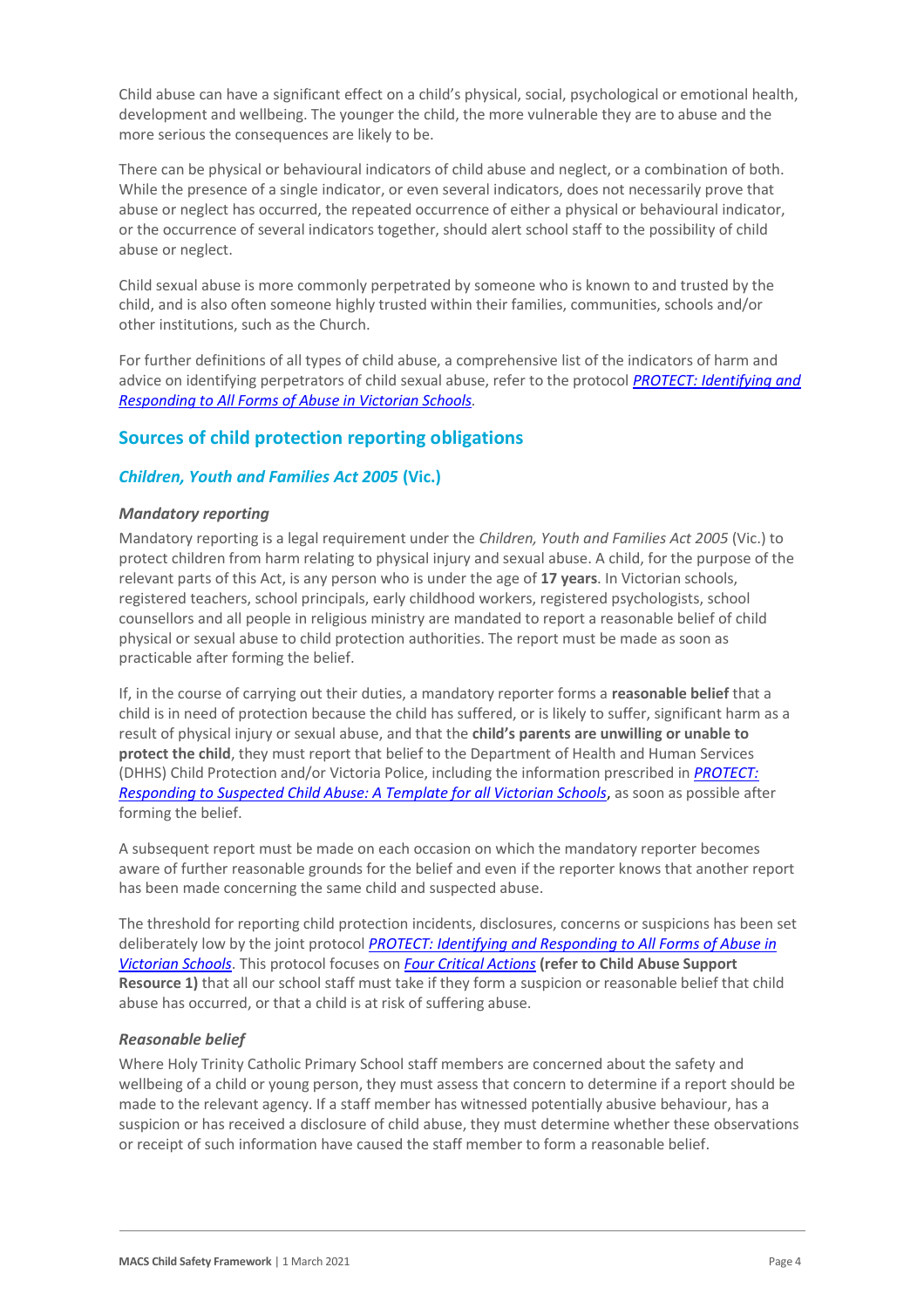A 'reasonable belief' or a 'belief on reasonable grounds' is not the same as having proof, but is more than rumour or speculation. **A reasonable belief is formed if a reasonable person in the same position would have formed the belief on the same grounds.**

A reasonable belief might be formed if:

- a child states that they have been physically or sexually abused
- any person tells you that they believe someone has been abused; this may include a child who is talking about themselves
- you observe physical or behavioural indicators of abuse, as described in *[PROTECT: Identifying and](http://www.education.vic.gov.au/Documents/about/programs/health/protect/ChildSafeStandard5_SchoolsGuide.pdf)  [Responding to All Forms of Abuse in Victorian Schools](http://www.education.vic.gov.au/Documents/about/programs/health/protect/ChildSafeStandard5_SchoolsGuide.pdf)*
- a child or young person exhibits sexually abusive or age-inappropriate behaviour(s)
- professional observations of the child's behaviour or development cause you to form abelief that the child has been physically or sexually abused, or is likely to be abused.

While any indicators of possible child abuse or neglect are concerning, it is important to understand that the presence of a number of indicators that suggest either physical or sexual abuse of a child may be sufficient to form a reasonable belief in a mandatory reporter's mind which **must** be reported.

# *Child Wellbeing and Safety Act 2005* **(Vic.)**

#### *Reportable conduct*

The Reportable Conduct Scheme was created under the *Child Wellbeing and Safety Act 2005* (Vic.) and requires the head of entity, the Executive Director of MACS, to notify the Commission for Children and Young People (CCYP) if an allegation of reportable conduct (a reportable allegation) is made against one of its employees.

**Employees** can include a principal, teacher, administrative or corporate staff member, board or school council employee, contractor, volunteer, school doctor/nurse/medical professional, allied health staff member, or minister of religion or religious leader. It may also include former employees.

**Reportable conduct** is defined under the *Child Wellbeing and Safety Act 2005* (Vic.) to mean a sexual offence, sexual misconduct or physical violence committed against, with or in the presence of a child, behaviour causing significant emotional or psychological harm to a child, or significant neglect of a child.

A **reportable allegation** means any information that leads a person to form a reasonable belief that an employee has committed reportable conduct or misconduct that may involve reportable conduct, whether or not the conduct or misconduct is alleged to have occurred within the course of the person's employment.

The Reportable Conduct Scheme imposes obligations on the head of entity (governing authority). For Holy Trinity Catholic Primary School, the Executive Director of our governing body MACS, through our Principal, will:

- have in place systems to prevent reportable conduct and, if reportable conduct is alleged, to ensure allegations are brought to the attention of the Executive Director at the earliest opportunity for investigation and response
- ensure that the CCYP is notified and given updates on the organisation's response to an allegation by contacting the Employee Relations Unit on 03 9267 0431 or [ceoir@macs.vic.edu.au](mailto:ceoir@macs.vic.edu.au)
- report to Victoria Police as soon as they become aware that a reportable allegation may involve suspected child abuse or criminal conduct.

Reportable conduct may also include historical reportable allegations. More guidance can be found in *[Reportable Conduct Scheme](https://ccyp.vic.gov.au/assets/resources/RCSInfoSheetUpdates/Historical-Allegations-110718.pdf) – Historical allegations*.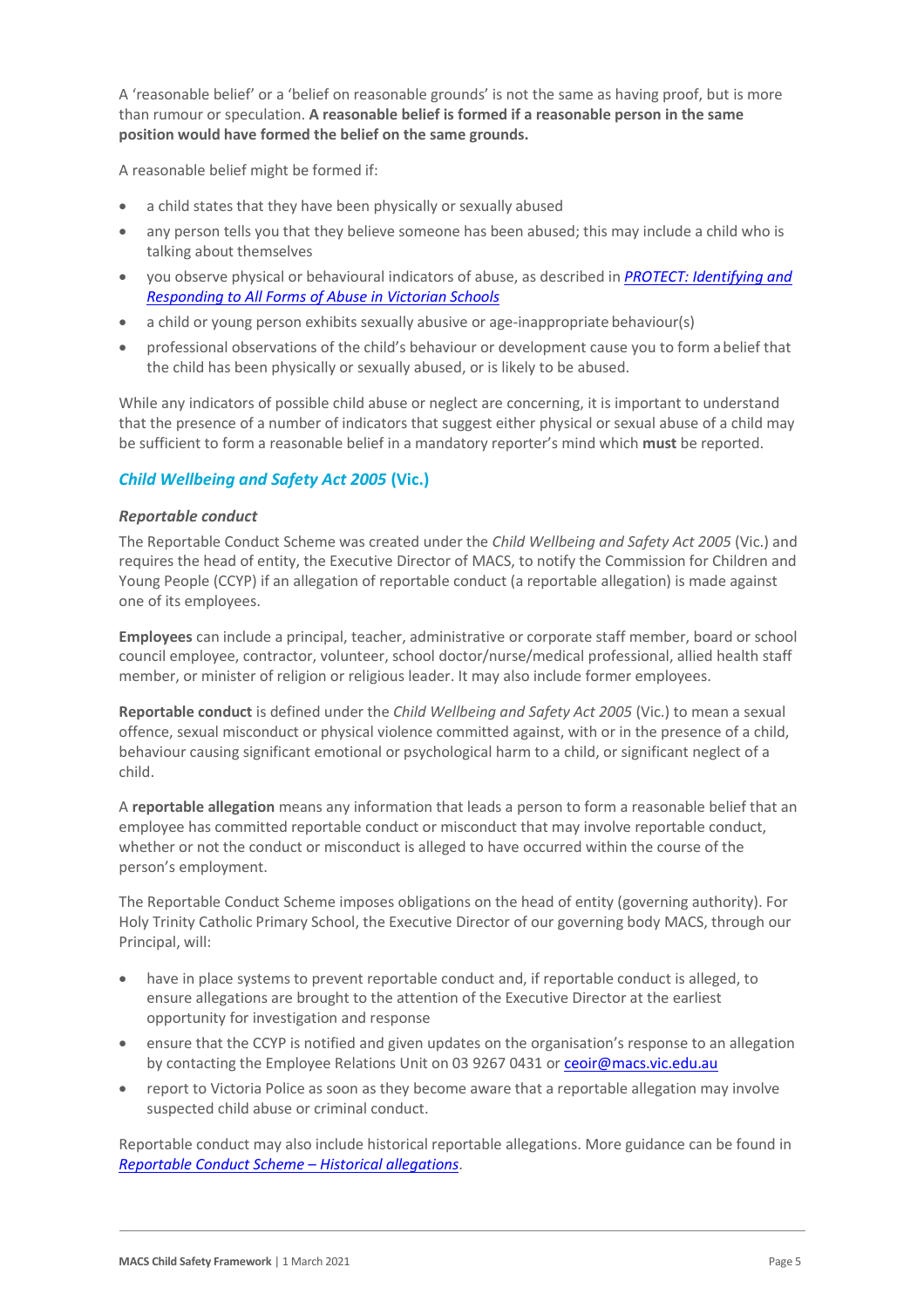All school staff are required to notify the Principal or, if the Principal is involved in the allegation, a member of the Leadership Team, Regional General Manager or the Executive Director, if they have a reportable allegation. The Principal or a member of the Leadership Team or Regional General Manager (as applicable) must notify the MACS Employee Relations Unit of the allegation of reportable conduct as soon as possible, which in turn will immediately notify the Executive Director.

The Reportable Conduct Scheme does not change mandatory reporting or other reporting obligations, including internal reporting and reporting criminal behaviour to Victoria Police. Reportable conduct reporting should be done in addition to these other reporting obligations.

**All allegations of reportable conduct must be referred to the MACS Employee Relations Unit** as soon as a Principal or a member of the Leadership Team, or Regional General Manager (as applicable) becomes aware of it. For further support and advice regarding reporting conduct at Holy Trinity Catholic Primary School under the Reportable Conduct Scheme, contact the MACS Employee Relations Unit on 03 9267 0431 o[r ceoir@macs.vic.edu.au.](mailto:ceoir@macs.vic.edu.au)

# *Crimes Act 1958* **(Vic.)**

In response to the *[Betrayal of Trust](http://www.parliament.vic.gov.au/file_uploads/Inquiry_into_Handling_of_Abuse_Volume_2_FINAL_web_y78t3Wpb.pdf)* report, three criminal offences were introduced under the *Crimes Act 1958* (Vic.):

- **[failure to disclose offence](http://www.justice.vic.gov.au/home/safer%2Bcommunities/protecting%2Bchildren%2Band%2Bfamilies/failure%2Bto%2Bdisclose%2Boffence)**, which requires adults to report to Victoria Police a reasonable belief that a sexual offence has been committed against a child by another adult
- [failure to protect offence](http://www.justice.vic.gov.au/home/safer%2Bcommunities/protecting%2Bchildren%2Band%2Bfamilies/failure%2Bto%2Bprotect%2Boffence), which applies to people in positions of authority within organisations, who knew of a risk of child sexual abuse by someone in the organisation and failed to reduce or remove the risk
- **[grooming offence](http://www.justice.vic.gov.au/home/safer%2Bcommunities/protecting%2Bchildren%2Band%2Bfamilies/grooming%2Boffence)**, which targets communication with a child or their parents with the intent of committing child sexual abuse.

#### <span id="page-5-0"></span>*Failure to disclose*

Any staff member at Holy Trinity Catholic Primary School who forms a reasonable belief that a sexual offence has been committed in Victoria by an adult against a child under 16 must disclose that information to Victoria Police.

Failure to disclose the information to Victoria Police is a criminal offence under section 327 of the *Crimes Act 1958* (Vic.) and applies to **all adults (18 years and over)** in Victoria, not just professionals who work with children.

The obligation is to disclose that information to Victoria Police as soon as it is practicable to do so, except in limited circumstances such as where the information has already been reported to DHHS Child Protection.

**Refer to Child Abuse Support Resource 2** for more information on when to report a concern that a child or young person has been sexually abused, or is in need of protection from sexual abuse.

For further information about the failure to disclose offence, see the Department of Justice and Community Safety's '[Failure to disclose offence](https://www.justice.vic.gov.au/safer-communities/protecting-children-and-families/failure-to-disclose-offence)' webpage and *[Betrayal of Trust: Fact Sheet](https://www.justice.vic.gov.au/sites/default/files/embridge_cache/emshare/original/public/2020/06/c5/7f42d28f3/betrayal_of_trust-organisational_duty_fact_sheet_2018%20.doc)*.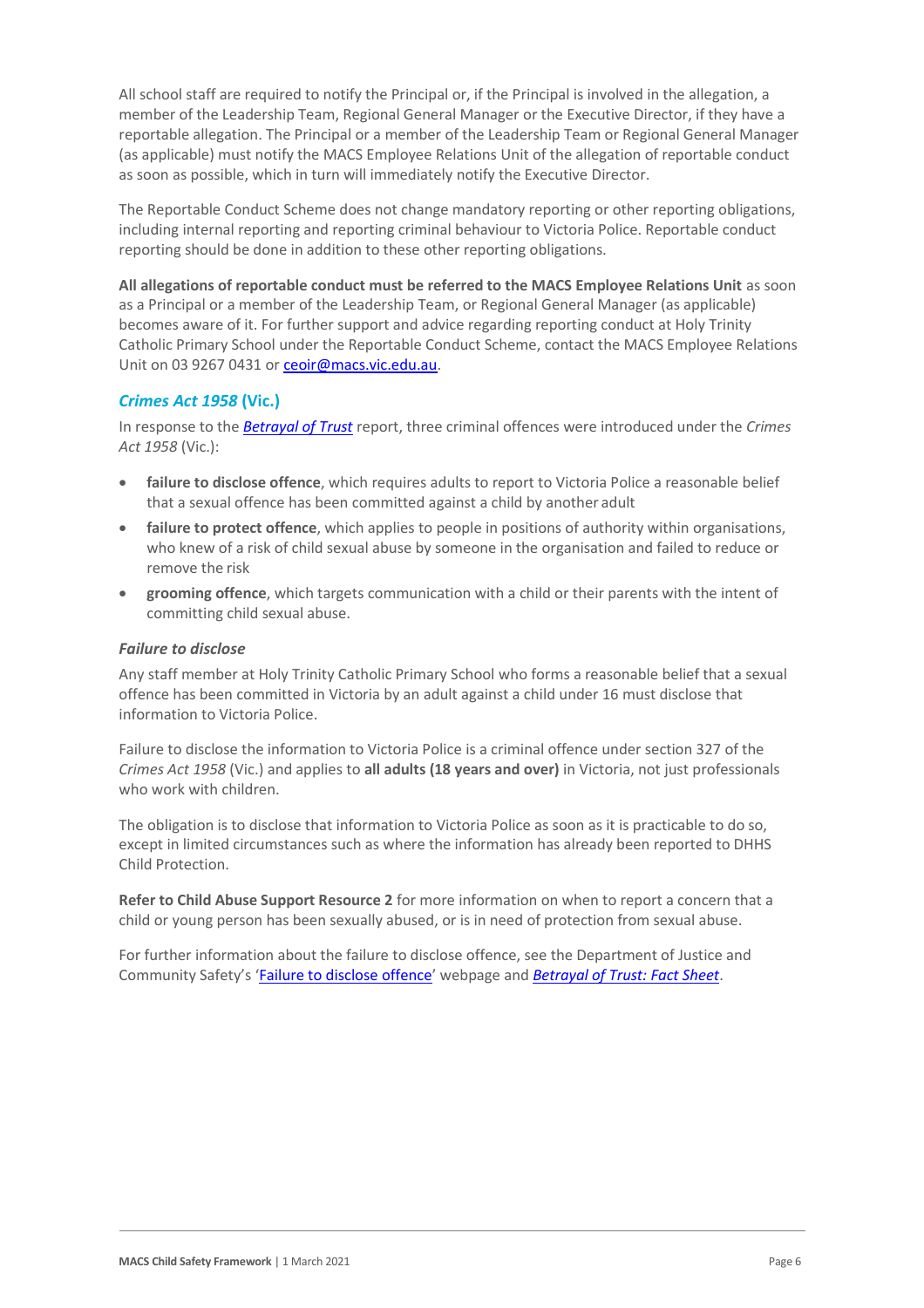#### *Failure to protect*

Any staff member at Holy Trinity Catholic Primary School in a position of authority who has the power or responsibility to remove risk, and becomes aware that an adult associated with the school (such as an employee, contractor, volunteer, sport coach or visitor) poses a risk of sexual abuse to a child **under 16** who is in the care or supervision of the school, must take all reasonable steps to reduce or remove that risk. At Holy Trinity Catholic Primary School, this will include the Principal and Leadership Team.

Failure to take reasonable steps to protect a child in the school from the risk of sexual abuse from an adult associated with the school is a criminal offence under section 49O(1) of the *Crimes Act 1958* (Vic.).

For further information about the failure to protect offence, see the Department of Justice and Community Safety's '[Failure to protect](https://www.justice.vic.gov.au/safer-communities/protecting-children-and-families/failure-to-protect-a-new-criminal-offence-to)' webpage and *[Betrayal of Trust: Fact Sheet](https://www.justice.vic.gov.au/sites/default/files/embridge_cache/emshare/original/public/2020/06/e0/4460c5147/failure_to_protect_betrayal_of_trust_factsheet_2017.pdf)*.

#### *Grooming*

The offence of grooming prohibits predatory conduct designed to prepare or 'groom' a child for future sexual activity and is contained in section 49M(1) of the *Crimes Act 1958* (Vic.). The offence applies to communication with children **under 16 years**.

Grooming can be conducted in person or online, for example via interaction through social media, web forums and emails. The offence can be committed by any person aged 18 years or over. It does not apply to communication between people who are both under 18 years of age.

For further information about the grooming offence, see the Department of Justice and Community Safety's '[Grooming offence](https://www.justice.vic.gov.au/safer-communities/protecting-children-and-families/grooming-offence)' webpage and *[Betrayal of Trust: Factsheet](https://www.justice.vic.gov.au/sites/default/files/embridge_cache/emshare/original/public/2020/06/e6/ea73d4b66/grooming_betrayal_of_trust_factsheet_2017.pdf)*.

For more information about managing and responding to the risk of abuse, see the DET's 'Student [Sexual Offending and Problem Sexual Behaviour](https://www2.education.vic.gov.au/pal/student-sexual-behaviours/policy)' and '[Risk Management](https://www2.education.vic.gov.au/pal/risk-management-schools/policy) - Schools' webpages.

#### *Education and Training Reform Act 2006* **(Vic.) – child safety obligations**

From a child safety perspective, the key functions of the *Education and Training Reform Act 2006* (Vic.) are to:

- require Holy Trinity Catholic Primary School to notify the Victorian Institute of Teaching (VIT) of action taken against a registered teacher or early childhood teacher in response to allegations of serious misconduct or if the school becomes aware that the teacher is currently charged with, or convicted or found guilty of, certain offences including sexual offences
- ensure compliance with the Victorian Child Safe Standards as a requirement of registration for all Victorian schools.

Holy Trinity Catholic Primary School and our governing body must ensure that the care, safety and welfare of all students attending the school are in accordance with all applicable Victorian and Commonwealth laws, and that all staff employed at the school are advised of their obligations to child safety.

#### *Wrongs Act 1958* **(Vic.) and duty of care**

#### *Organisational duty of care*

The *Wrongs Act 1958* (Vic.) creates an organisational liability for child abuse for organisations that exercise care, supervision or authority over children. This is colloquially referred to as an 'organisational duty of care'.

We and our governing body owe a duty to take reasonable precautions to prevent the abuse (sexual or physical) of a child (under 18) by an individual associated with the school while the child is under the care, supervision or authority of the school.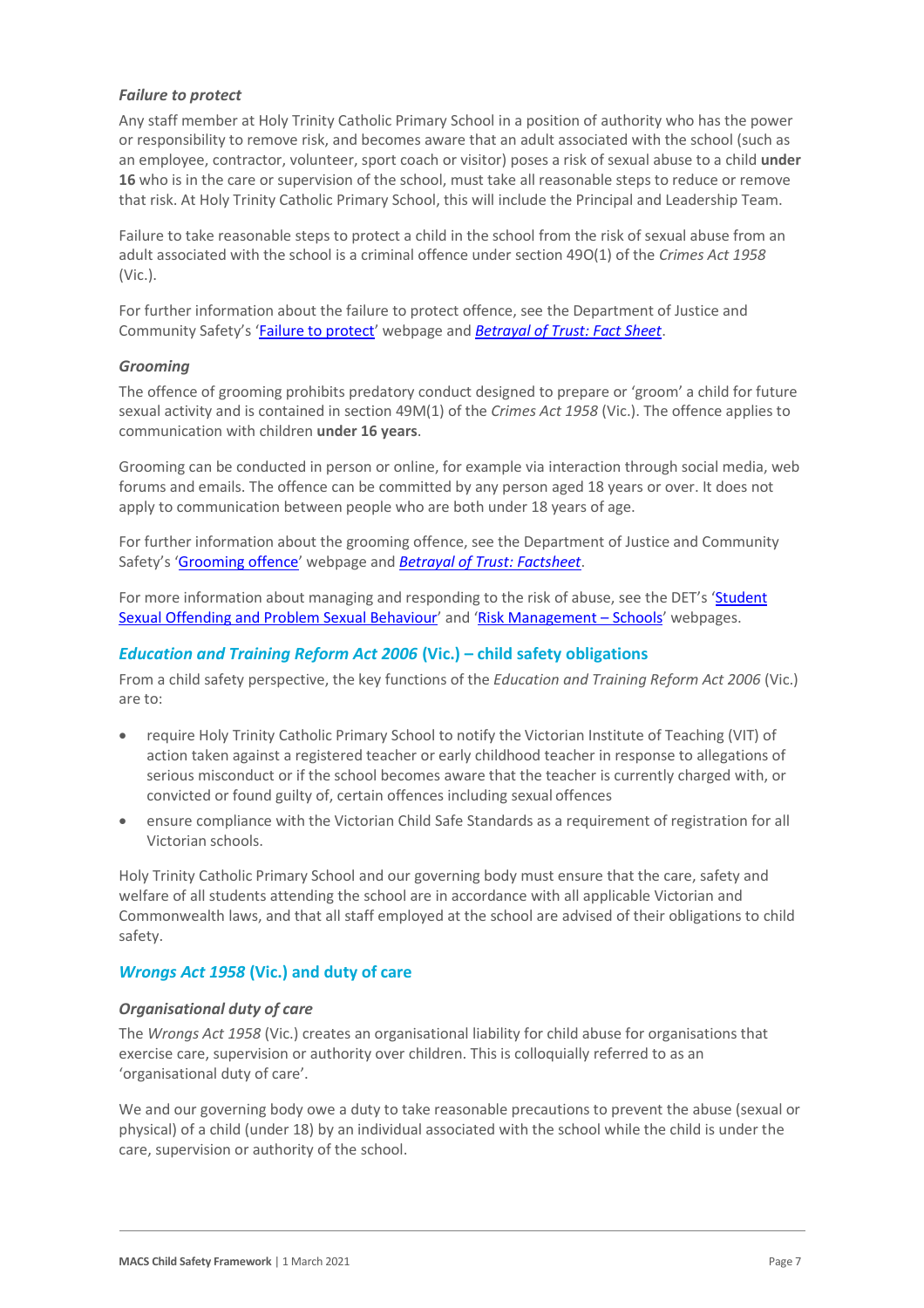Individuals associated with the school can include employees, volunteers, office holders, contractors, ministers of religion and religious leaders.

Reasonable precautions that a school could take are not defined in the *Wrongs Act 1958* (Vic.) but, as examples, the following measures are what courts have previously considered to be reasonable precautions in the context of organisational child abuse:

- conducting employment screening and reference checking
- providing supervision and training
- implementing systems to provide early warning of possible offences
- performing random and unannounced inspections to deter misconduct
- encouraging children and adults to notify authorities or parents about any signs of aberrant or unusual behaviour.

#### *School staff duty of care*

School staff have a duty to take reasonable steps to protect children and young people under their care and supervision from harm that is reasonably foreseeable (this duty applies to all school staff). The question of what constitutes reasonable steps will depend on the individual circumstances of each case.

A staff member may breach their duty of care towards a student if they fail to act in the way a reasonable or diligent professional would have acted in the same situation.

For more information on the scope of staff duty of care obligations and examples of reasonable steps they can take in relation to suspected child abuse, refer to the protocol *[PROTECT: Identifying and](http://www.education.vic.gov.au/Documents/about/programs/health/protect/ChildSafeStandard5_SchoolsGuide.pdf)  [Responding to All Forms of Abuse in Victorian Schools.](http://www.education.vic.gov.au/Documents/about/programs/health/protect/ChildSafeStandard5_SchoolsGuide.pdf)*

#### **Victorian Charter of Human Rights and Responsibilities**

While Victorian Catholic schools are not bound by the *Charter of Human Rights and Responsibilities Act 2006* (Vic.), the following principle should be noted:

School staff are required to respond to suspected child abuse with proper consideration for human rights and, when making decisions and taking actions in response to suspected child abuse, to act compatibly with human rights. This means that school staff should take into account the right to protection without discrimination, the right to protection from torture and cruel, inhuman or degrading treatment, and the right to privacy when responding to suspected child abuse.

# Required actions under this Policy

We and our governing body have a moral, legal and mission-driven responsibility to create nurturing school environments where children and young people are respected and their voices heard, and where they are safe and feel safe.

Our governing body and every person involved in Holy Trinity Catholic Primary School has a responsibility to understand the important and specific role they have individually and collectively to ensure that the wellbeing and safety of all children and young people are at the forefront of all they do and every decision they make.

**It is our governing body's policy that all schools display the** *[Four Critical Actions for Schools:](http://www.education.vic.gov.au/Documents/about/programs/health/protect/FourCriticalActions_ChildAbuse.pdf)  [Responding to Incidents, Disclosures and Suspicions of Child Abuse](http://www.education.vic.gov.au/Documents/about/programs/health/protect/FourCriticalActions_ChildAbuse.pdf)* **diagram in staffrooms and other strategic areas of the school to ensure all school staff are aware of the actions to take as soon as they witness a child protection incident, receive a disclosure or form a reasonable suspicion or belief that a child has been, or is at risk of being, abused.**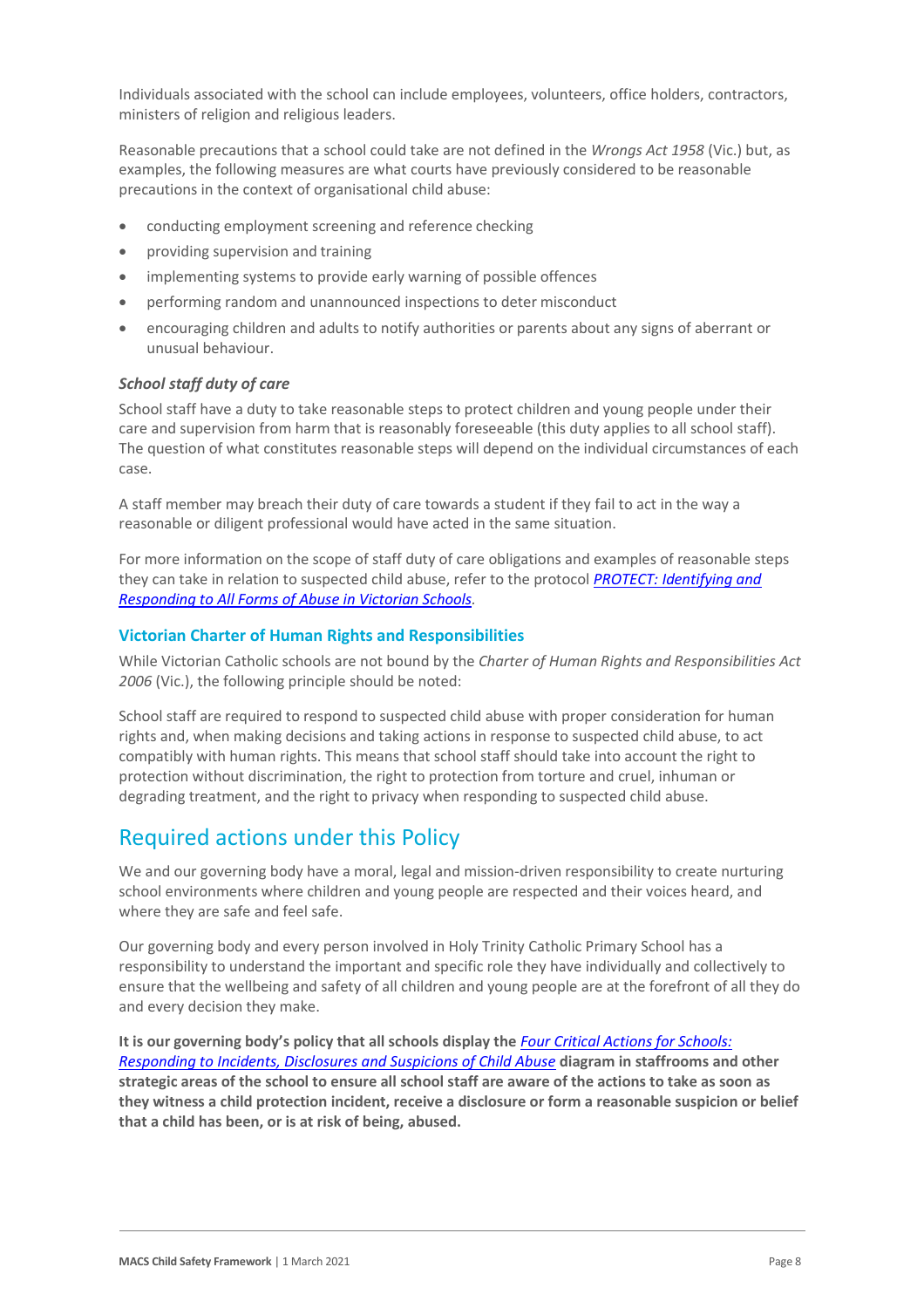# **Staff awareness and training**

All teachers, mandatory reporters and all other staff at Holy Trinity Catholic Primary School will be made aware of and receive training in relation to their mandatory reporting obligations. The school's procedures and process for ensuring that staff are aware of their obligations and the consequences for failing to comply with those obligations are set out in **Child Abuse Support Resource 3**.

# **Responding to and reporting child protection concerns**

The approach to responding to and reporting child protection concerns in the joint protocol incorporates *[Four Critical Actions for Schools: Responding to Incidents, Disclosures and Suspicions of](http://www.education.vic.gov.au/Documents/about/programs/health/protect/FourCriticalActions_ChildAbuse.pdf)  [Child Abuse](http://www.education.vic.gov.au/Documents/about/programs/health/protect/FourCriticalActions_ChildAbuse.pdf)* **[\(refer to Child Abuse Support Resource 1\)](http://www.education.vic.gov.au/Documents/about/programs/health/protect/FourCriticalActions_ChildAbuse.pdf)**[.](http://www.education.vic.gov.au/Documents/about/programs/health/protect/FourCriticalActions_ChildAbuse.pdf)

At Holy Trinity Catholic Primary School, a staff member must act, and follow the Four Critical Actions, as soon as they become aware of a child protection incident – that is, when **a child is experiencing, or is at risk of experiencing, abuse**.

#### **Becoming aware of a child protection incident**

There are four main ways in which a school staff member may become aware that a child is experiencing, or is at risk of experiencing, abuse:

#### **1. Witnessing an incident**

If you witness an incident where you believe a child has been subjected to, or may be at risk of, abuse, including exposure to family violence, you must first take immediate action to protect the safety of the child or children involved and then refer to *[Four Critical Actions for Schools:](http://www.education.vic.gov.au/Documents/about/programs/health/protect/FourCriticalActions_ChildAbuse.pdf)  [Responding to Incidents, Disclosures and Suspicions of Child Abuse](http://www.education.vic.gov.au/Documents/about/programs/health/protect/FourCriticalActions_ChildAbuse.pdf)*.

#### **2. Forming a suspicion or reasonable belief**

All suspicions that a child has been, is being or is at risk of being abused must be taken seriously, including suspicions that the abuse is taking or may take place outside school grounds or areas. If your suspicion develops into a reasonable belief, you must act and refer to *[Four Critical Actions for](http://www.education.vic.gov.au/Documents/about/programs/health/protect/FourCriticalActions_ChildAbuse.pdf)  [Schools: Responding to Incidents, Disclosures and Suspicions of Child](http://www.education.vic.gov.au/Documents/about/programs/health/protect/FourCriticalActions_ChildAbuse.pdf) Abuse*.

#### **3. Receiving a disclosure about or from a current student**

All disclosures must be treated seriously. You should immediately refer to *[Four Critical Actions for](http://www.education.vic.gov.au/Documents/about/programs/health/protect/FourCriticalActions_ChildAbuse.pdf)  [Schools: Responding to Incidents, Disclosures and Suspicions of Child Abuse](http://www.education.vic.gov.au/Documents/about/programs/health/protect/FourCriticalActions_ChildAbuse.pdf)*.

#### **4.** Receiving a disclosure about or from a former student

If you receive a disclosure from a former student about historical abuse, you must act. If the former student is currently of school age and attending a Victorian school, you must immediately refer to *[Four Critical Actions for Schools: Responding to Incidents, Disclosures and Suspicions of](http://www.education.vic.gov.au/Documents/about/programs/health/protect/FourCriticalActions_ChildAbuse.pdf)  [Child Abuse](http://www.education.vic.gov.au/Documents/about/programs/health/protect/FourCriticalActions_ChildAbuse.pdf)*[.](http://www.education.vic.gov.au/Documents/about/programs/health/protect/FourCriticalActions_ChildAbuse.pdf)

If the former student is no longer of school age or attending a Victorian school, you must still report the disclosure to **[DHHS Child Protection](https://www.education.vic.gov.au/about/contact/Pages/reportingabuse.aspx)**[.](http://www.education.vic.gov.au/about/contact/Pages/reportingabuse.aspx?Redirect=1)

#### *Notes and records*

Holy Trinity Catholic Primary School staff members are to keep clear and comprehensive notes relating to incidents, disclosures and allegations of child abuse using *[PROTECT: Responding to Suspected Child](http://www.education.vic.gov.au/Documents/about/programs/health/protect/PROTECT_Responding_TemplateSchools.pdf)  [Abuse: A Template for all Victorian Schools](http://www.education.vic.gov.au/Documents/about/programs/health/protect/PROTECT_Responding_TemplateSchools.pdf)*.

Even if a Holy Trinity Catholic Primary School staff member decides not to make a report, they must still accurately document their notes relating to the incident, disclosure or allegation of child abuse using *[PROTECT: Responding to Suspected Child Abuse: A Template for all Victorian Schools](http://www.education.vic.gov.au/Documents/about/programs/health/protect/PROTECT_Responding_TemplateSchools.pdf)*.

Notes and records must be kept securely on school grounds and must not be destroyed as they may be needed at a later time.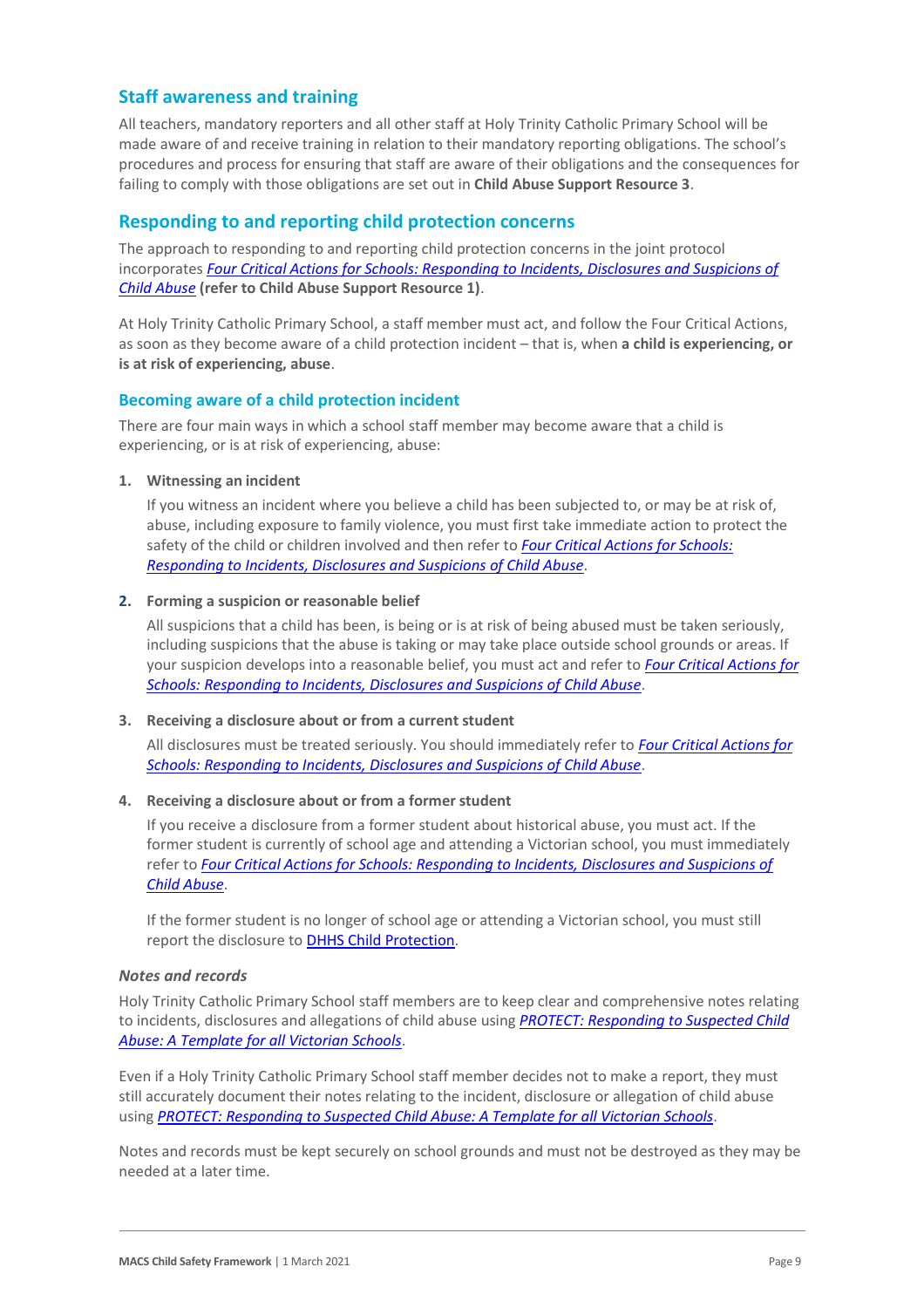#### *Disclosures*

It is the role of Holy Trinity Catholic Primary School staff members to reassure and support a child or young person who makes a disclosure of abuse. However, school staff members should never promise to keep any disclosures confidential, as all disclosures of abuse must be reported.

The role of Holy Trinity Catholic Primary School staff remains the same if disclosures are made by a parent/carer or a sibling, or if disclosures involve family violence.

For strategies on how to manage a disclosure, refer to *[PROTECT: Identifying and Responding to All](http://www.education.vic.gov.au/Documents/about/programs/health/protect/ChildSafeStandard5_SchoolsGuide.pdf)  [Forms of Abuse in Victorian Schools.](http://www.education.vic.gov.au/Documents/about/programs/health/protect/ChildSafeStandard5_SchoolsGuide.pdf)*

#### **The Four Critical Actions**

There are Four Critical Actions which must be taken when responding to and reporting a child protection incident, disclosure or suspicion:

- 1. Responding to an Emergency
- 2. Reporting to Authorities
- 3. Contacting Parents/Carers
- 4. Providing Ongoing Support.

#### *Critical Action 1: Responding to an Emergency*

This first step is only applicable if a child **has just been abused** or **is at risk of immediate harm**. If this is not the case, go straight to **Critical Action 2: Reporting to Authorities.**

If the child **has just been abused or is at risk of immediate harm**, you must take reasonable steps to protect the child, including:

- separating the alleged victim and others involved, ensuring that if the parties involved are all present at the school, they are supervised separately by a school staffmember
- arranging and providing urgent medical assistance where necessary, including administering first aid or calling 000 for an ambulance
- calling 000 for urgent police assistance if the person who is alleged to have engaged in the abuse poses an immediate risk to the health and safety of any person.

If the child protection incident has occurred at Holy Trinity Catholic Primary School, staff should also ensure that reasonable steps are taken to preserve the environment, the clothing and other items, and to prevent any potential witnesses (including school staff members, volunteers and contractors) from discussing the incident until Victoria Police or relevant authorities arrive on the premises.

#### *Critical Action 2: Reporting to Authorities*

All forms and instances of suspected or alleged child abuse must be reported to the appropriate authority.

Once immediate health and safety concerns have been addressed, the Holy Trinity Catholic Primary School staff member must take steps to report the incident, suspicion or disclosure of child abuse as soon as practicable. Failure to report physical and sexual child abuse may amount to a criminal offence (refer t[o Failure to disclose\)](#page-5-0).

There are different reporting procedures depending on:

- whether the source of the suspected or alleged abuse comes from within the school or within the family or community of the child
- the type of abuse.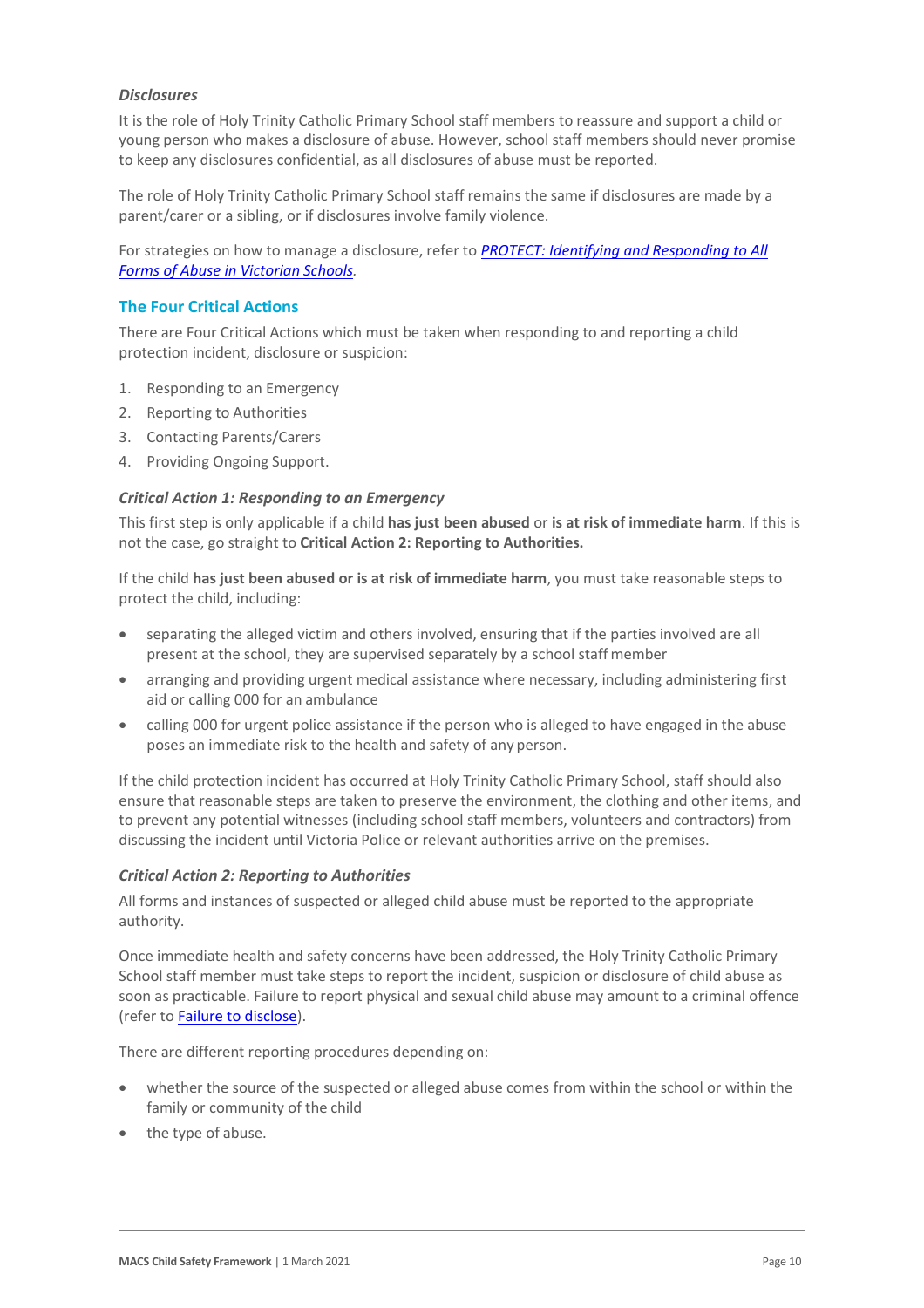In all cases, Holy Trinity Catholic Primary School staff members must report internally to the Principal or, if the Principal is involved in the allegation, the Leadership Team.

Additionally:

- where the source of the abuse comes from within Holy Trinity Catholic Primary School, that is, the suspected or alleged abuse involves a school staff member, volunteer, allied health professional, officer/office holder, contractor or visitor at Holy Trinity Catholic Primary School, it must be reported to Victoria Police
- where the suspicion, belief or disclosure relates to sexual abuse or grooming, it must be reported to Victoria Police
- where the source of the abuse comes from within the family or community and is not sexual abuse or grooming, it must be reported to DHHS Child Protection.

The DHHS and DET have deliberately set a low threshold for the formation of a 'reasonable belief'. For more information, refer to the [Reasonable belief](#page-3-0) section of this Policy.

*[Four Critical Actions for Schools: Responding to Incidents, Disclosures and Suspicions of Child Abuse](http://www.education.vic.gov.au/Documents/about/programs/health/protect/FourCriticalActions_ChildAbuse.pdf)* requires all school staff to report all incidents, suspicions and disclosures of abuse as soon as possible to the relevant authorities.

#### *How to make a mandatory report*

The table below describes the information to include when making a **mandatory report** about child abuse or child protection concerns. If a child is at immediate risk of harm, contact Victoria Police immediately.

| <b>Making a Mandatory Report</b> |                                                                                                                                                                                                     |  |
|----------------------------------|-----------------------------------------------------------------------------------------------------------------------------------------------------------------------------------------------------|--|
| <b>Step</b>                      | <b>Description</b>                                                                                                                                                                                  |  |
| 1. Keep notes                    | Keep comprehensive notes that are dated and include the following information:                                                                                                                      |  |
|                                  | a description of the concerns (e.g. physical injuries, student behaviour)<br>$\bullet$                                                                                                              |  |
|                                  | the source of those concerns (e.g. observation, report from child or another<br>٠<br>person)                                                                                                        |  |
|                                  | the actions taken as a result of the concerns (e.g. consultation with the principal,<br>$\bullet$<br>report to DHHS Child Protection, etc.).                                                        |  |
|                                  | Holy Trinity Catholic Primary School staff can use the template provided in <i>PROTECT</i> :<br>Responding to Suspected Child Abuse: A Template for all Victorian Schools to record<br>their notes. |  |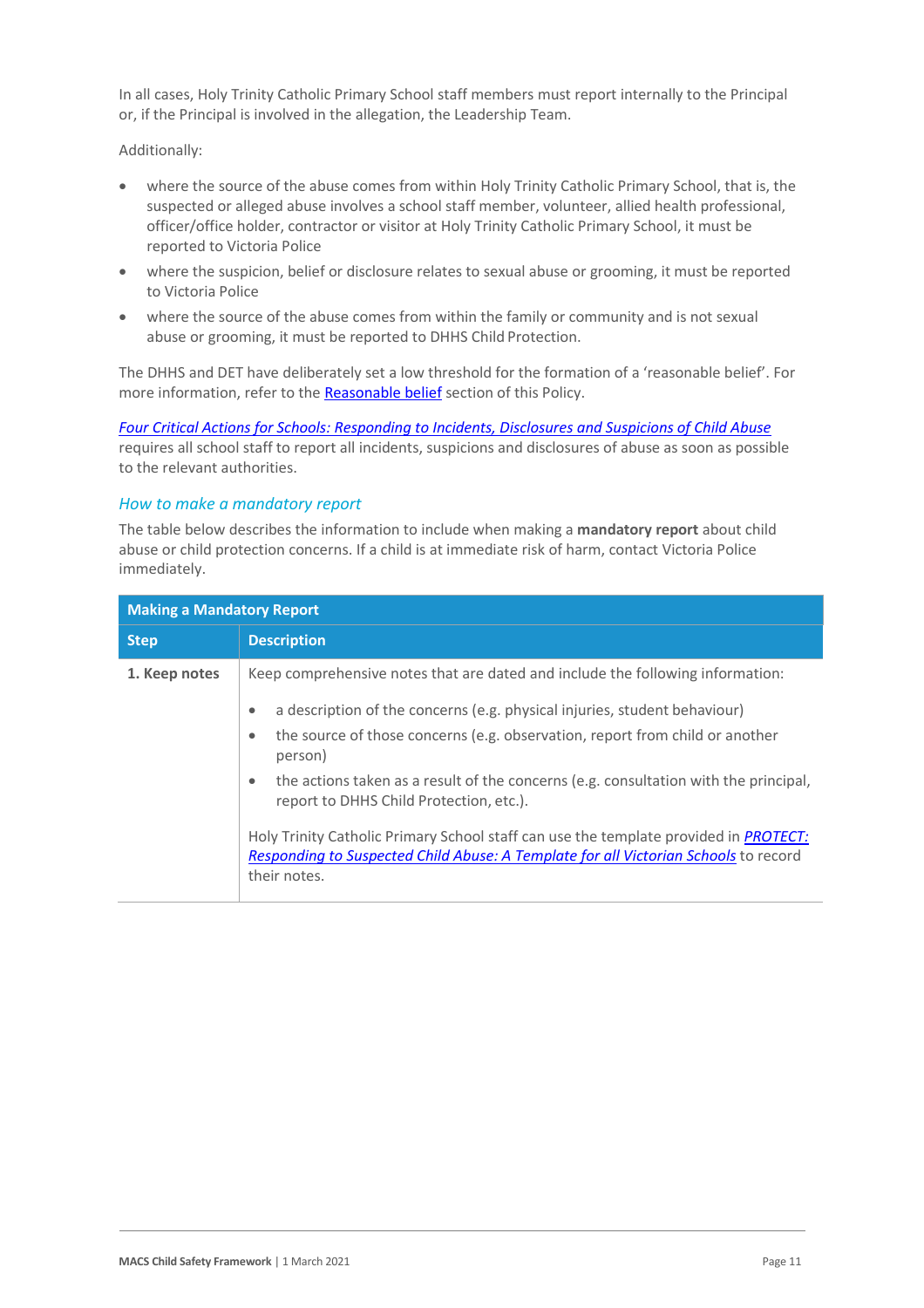| <b>Making a Mandatory Report</b>  |                                                                                                                                                                                                                                                                                                                             |  |  |
|-----------------------------------|-----------------------------------------------------------------------------------------------------------------------------------------------------------------------------------------------------------------------------------------------------------------------------------------------------------------------------|--|--|
| <b>Description</b><br><b>Step</b> |                                                                                                                                                                                                                                                                                                                             |  |  |
| 2. Discuss<br>concerns            | Due to the complexity of child abuse incidents, disclosures and suspicions, it is<br>recommended that concerns and observations regarding suspected physical or sexual<br>abuse of a child are discussed with the Principal or a member of the Leadership Team<br>and/or via the MACS Student Wellbeing Information Line.   |  |  |
|                                   | This is not a legal requirement; however, it will help to ensure support is provided to<br>all involved in matters of this nature. The confidentiality of these discussions must be<br>maintained.                                                                                                                          |  |  |
|                                   | You should then make your own assessment about whether you are required to make<br>a report about the child or young person and to whom the report should be made.                                                                                                                                                          |  |  |
|                                   | It is important to remember that the duty to report abuse or suspicions of abuse<br>exists even if the Principal, member of the Leadership Team or a representative of<br>MACS advises you not to proceed with reporting suspected abuse.                                                                                   |  |  |
| 3. Gather and<br>document         | Gather the relevant information necessary to make the report. This should include<br>the following:                                                                                                                                                                                                                         |  |  |
| information                       | full name, date of birth and residential address of the child or young person<br>$\bullet$                                                                                                                                                                                                                                  |  |  |
|                                   | details of the concerns and the reasons for those concerns<br>$\bullet$                                                                                                                                                                                                                                                     |  |  |
|                                   | your involvement with the child or young person<br>$\bullet$                                                                                                                                                                                                                                                                |  |  |
|                                   | details of any other agencies which may be involved with the child or young<br>$\bullet$<br>person.                                                                                                                                                                                                                         |  |  |
|                                   | This information should be collected and documented using <b>PROTECT: Responding to</b><br>Suspected Child Abuse: A Template for all Victorian Schools. The template is to be<br>used to record as much information as possible to provide when you make your<br>report to either Victoria Police or DHHS Child Protection. |  |  |
|                                   | It is critical that completing the template does not impact on reporting times - if a<br>child is in immediate danger, Holy Trinity Catholic Primary School staff need to<br>report the matter to Victoria Police immediately.                                                                                              |  |  |
| 4. Make the                       | To report concerns which are life-threatening, phone 000 or the local police station.                                                                                                                                                                                                                                       |  |  |
| report                            | Where the source of the abuse comes from within Holy Trinity Catholic Primary<br>School, that is, the suspected or alleged abuse involves a Holy Trinity Catholic Primary<br>School staff member, volunteer, allied health practitioner, officer/office holder,<br>contractor or visitor at the school:                     |  |  |
|                                   | contact Victoria Police, which will contact DHHS Child Protection when<br>$\bullet$<br>appropriate                                                                                                                                                                                                                          |  |  |
|                                   | report internally to:<br>$\bullet$                                                                                                                                                                                                                                                                                          |  |  |
|                                   | the Principal, or the Leadership Team if the Principal is involved in the<br>allegation                                                                                                                                                                                                                                     |  |  |
|                                   | MACS Student Wellbeing Information Line (9267 0228).                                                                                                                                                                                                                                                                        |  |  |
|                                   | Where the source of the suspected or alleged abuse comes from within the child's<br>family or community, you must:                                                                                                                                                                                                          |  |  |
|                                   | report sexual abuse and grooming to Victoria Police<br>$\bullet$                                                                                                                                                                                                                                                            |  |  |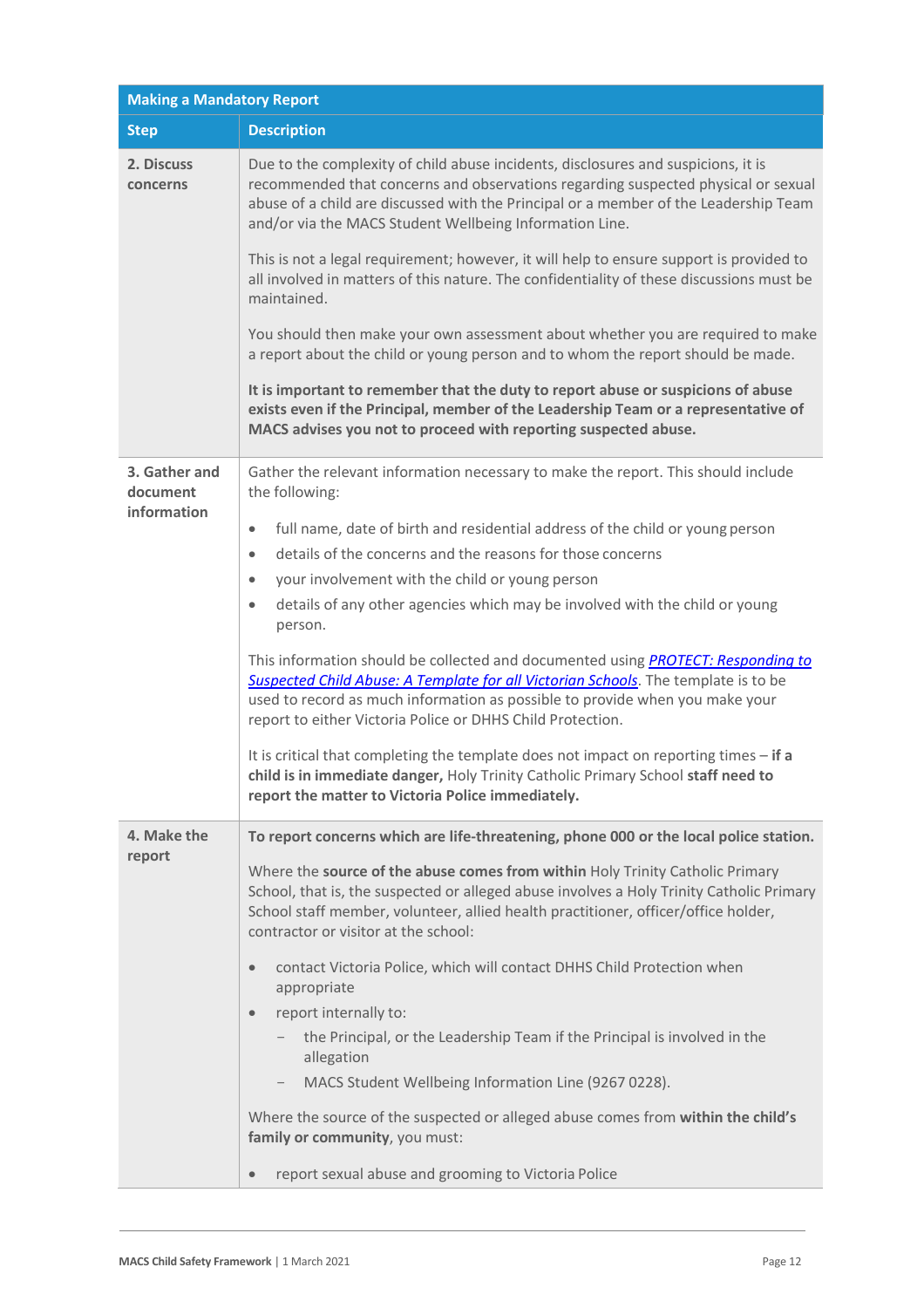| <b>Making a Mandatory Report</b>                   |                                                                                                                                                                                                                                                                                                                                                                                                                                                                                                                                                                                                                                                                                                                                |  |
|----------------------------------------------------|--------------------------------------------------------------------------------------------------------------------------------------------------------------------------------------------------------------------------------------------------------------------------------------------------------------------------------------------------------------------------------------------------------------------------------------------------------------------------------------------------------------------------------------------------------------------------------------------------------------------------------------------------------------------------------------------------------------------------------|--|
| <b>Step</b>                                        | <b>Description</b>                                                                                                                                                                                                                                                                                                                                                                                                                                                                                                                                                                                                                                                                                                             |  |
|                                                    | report the matter to DHHS Child Protection if you consider the child to be in need<br>$\bullet$<br>of protection due to child abuse, or that they have been, are being or are at risk<br>of being harmed due to any form of abuse, including family violence. If after<br>hours, call the Child Protection Emergency Service on 13 12 78<br>report internally to:<br>$\bullet$<br>the Principal, or a member of the Leadership Team if the Principal is<br>unavailable<br>MACS Student Wellbeing Information Line (9267 0228).                                                                                                                                                                                                 |  |
| 5. Document<br>written records<br>of report        | Make a written record of the report, including the following information:<br>the date and time of the report, and a summary of what was reported<br>$\bullet$<br>the name and position of the person who made the report, and the person who<br>$\bullet$<br>received the report.<br>The information initially recorded in <b>PROTECT: Responding to Suspected Child Abuse:</b><br>A Template for all Victorian Schools and any additional information provided to either<br>Victoria Police or DHHS Child Protection are to be stored securely and maintained<br>indefinitely by Holy Trinity Catholic Primary School to ensure that records are<br>accessible upon request by external authorities investigating the matter. |  |
| 6. Additional<br>steps for<br>overseas<br>students | Where a child protection incident, disclosure or suspicion involves an international<br>student at the school and the school has issued a Confirmation of Appropriate<br>Accommodation and Welfare (CAAW) letter for that student (thereby assuming<br>responsibility for the child's accommodation, support and general welfare), the<br>school will also need to contact the Victorian Registration and Qualifications<br>Authority (VRQA).                                                                                                                                                                                                                                                                                  |  |

### *Reporting that is non-mandatory*

Holy Trinity Catholic Primary School staff members, volunteers, contractors and other service providers who are not mandatory reporters nevertheless have professional and moral (and sometimes legal) obligations to report a child protection incident, disclosure or suspicion. Please refer to Holy Trinity Catholic Primary School protocols in relation to reporting a child protection incident, disclosure or suspicion that is not the subject of a mandatory reporting obligation.

### *How to report allegations of reportable conduct*

The table below describes the information to include when making **an allegation of reportable conduct** about an employee (persons engaged by the entity such as volunteers, contractors, office holders, board members, board committee members, school advisory council members and officers of a religious body) at the school. The Reportable Conduct Scheme is in addition to a Holy Trinity Catholic Primary School staff member's mandatory reporting or criminal reporting obligations. Reference should also be made to the Reportable Conduct Policy if an allegation of reportable conduct is made.

Any allegations of criminal conduct, including physical violence, significant emotional or psychological abuse, sexual offences and significant neglect must be reported to Victoria Police as the priority. However, school staff members may find they also need to make an allegation of reportable conduct for the same incident.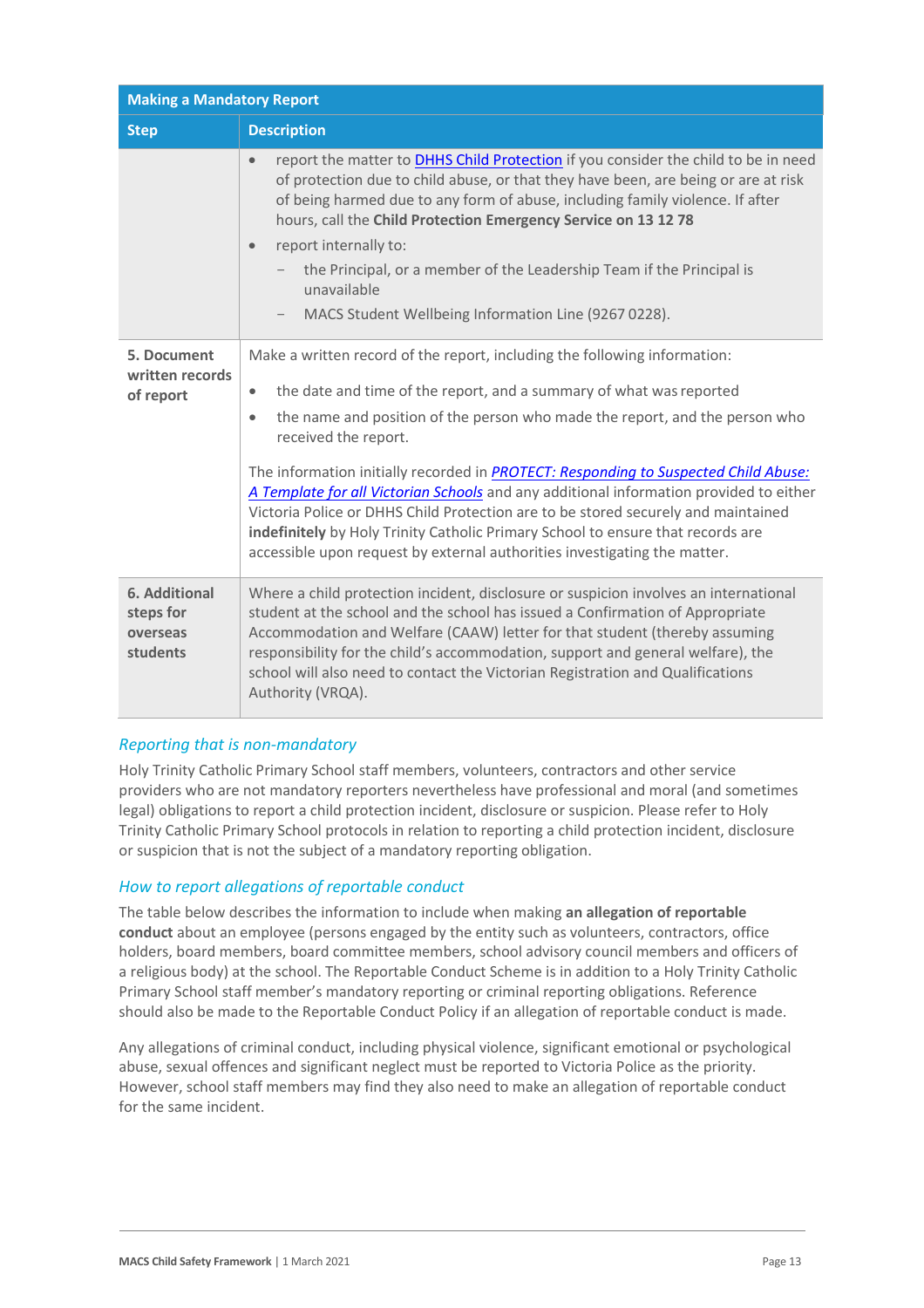For further support and advice regarding reporting conduct in Holy Trinity Catholic Primary School under the Reportable Conduct Scheme, contact the MACS Employee Relations Unit on 03 9267 0431 or [ceoir@macs.vic.edu.au.](mailto:ceoir@macs.vic.edu.au.)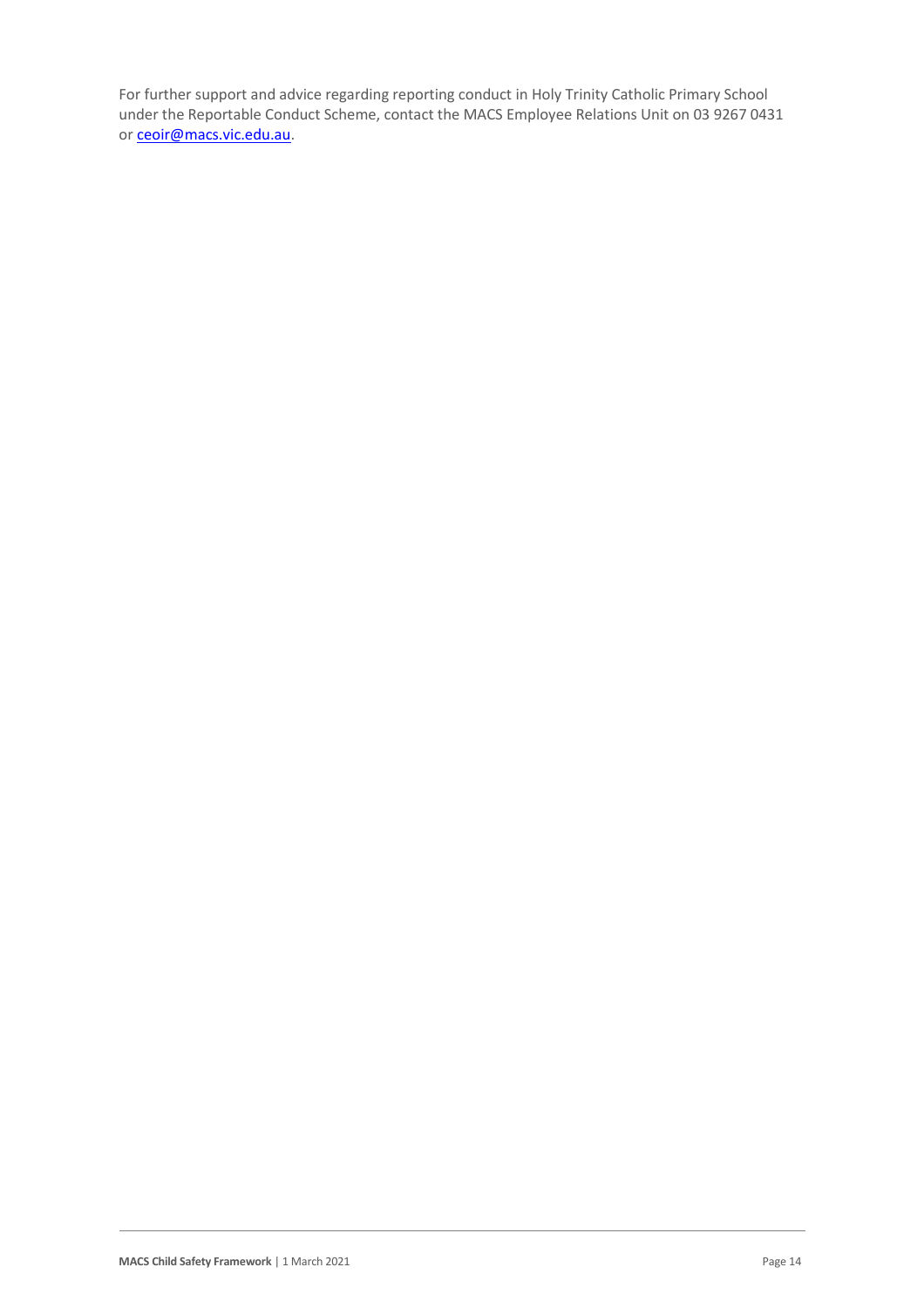| <b>Making an Allegation of Reportable Conduct</b> |                                                                                                                                                                                                                                                                                                                                                                                                                                                                                                                                                                                                                                               |  |
|---------------------------------------------------|-----------------------------------------------------------------------------------------------------------------------------------------------------------------------------------------------------------------------------------------------------------------------------------------------------------------------------------------------------------------------------------------------------------------------------------------------------------------------------------------------------------------------------------------------------------------------------------------------------------------------------------------------|--|
| <b>Step</b>                                       | <b>Description</b>                                                                                                                                                                                                                                                                                                                                                                                                                                                                                                                                                                                                                            |  |
| 1. Keep notes                                     | Keep comprehensive notes that are dated and include the following information:<br>a description of the concerns (e.g. physical injuries, student behaviour)<br>$\bullet$<br>the source of those concerns (e.g. observation, report from child or another<br>$\bullet$<br>person)<br>any actions taken as a result of the concerns (e.g. consultation with the<br>$\bullet$<br>Principal, report to DHHS Child Protection, etc.).                                                                                                                                                                                                              |  |
| 2. Make the<br>report                             | As soon as a person forms a reasonable belief that an employee (persons engaged<br>by the entity such as volunteers, contractors, office holders, board members,<br>board committee members, school advisory council members and officers of a<br>religious body) at the school has engaged in reportable conduct or misconduct<br>that may involve reportable conduct, you must report this allegation to the<br>school's Principal or, if the Principal is involved in the allegation, the Leadership<br>Team or the Regional General Manager who will notify the MACS Employee<br>Relations Unit on 03 9267 0431 or ceoir@macs.vic.edu.au. |  |

# *What should the principal of Holy Trinity Catholic Primary School do about a reportable allegation?*

Below are the steps that the principal of Holy Trinity Catholic Primary School must take if there is a potential reportable allegation. These steps are in general order of priority, but the guidance may change depending on the circumstances. **In all cases, reportable allegations must be referred to the MACS Employee Relations Unit as soon as practicable on 03 9267 0431 or [ceoir@macs.vic.edu.au.](mailto:ceoir@macs.vic.edu.au)**

Reference should also be made to the Reportable Conduct Policy to ensure that all obligations are complied with in relation to reporting an allegation of reportable conduct.

| What if a student or another child informs you | What if a staff member or another adult informs |
|------------------------------------------------|-------------------------------------------------|
| of a reportable allegation?                    | you of a reportable allegation?                 |

1. The first step should always be to ensure the student/child is safe. If you believe a child faces immediate danger or risk of harm, contact Victoria Police on 000.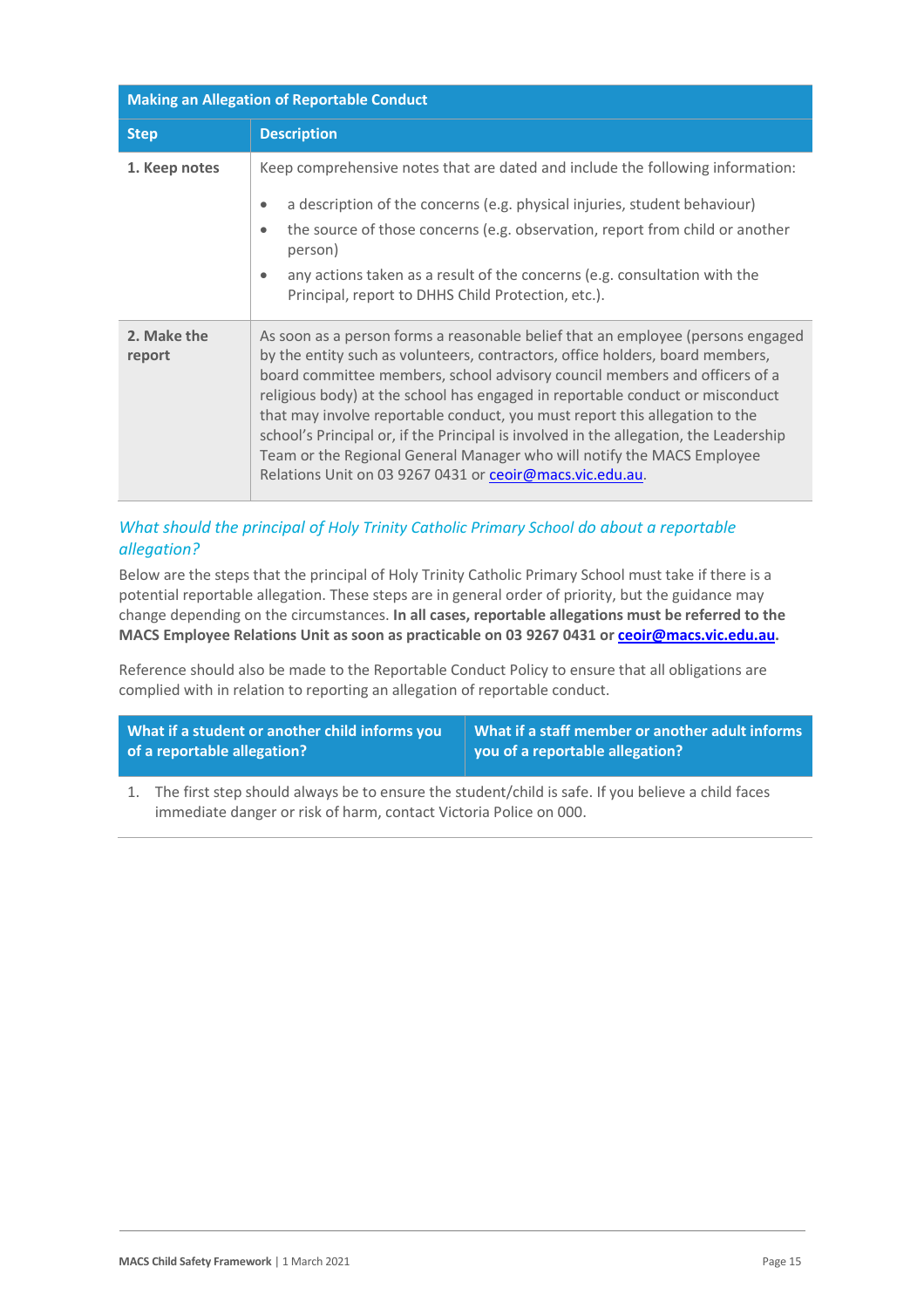| What if a student or another child informs you<br>of a reportable allegation? |                                                                                                                                                                                                                                                                                                                                                                                                                                                                                          | What if a staff member or another adult informs<br>you of a reportable allegation? |                                                                                                                                                                            |
|-------------------------------------------------------------------------------|------------------------------------------------------------------------------------------------------------------------------------------------------------------------------------------------------------------------------------------------------------------------------------------------------------------------------------------------------------------------------------------------------------------------------------------------------------------------------------------|------------------------------------------------------------------------------------|----------------------------------------------------------------------------------------------------------------------------------------------------------------------------|
| 2.                                                                            | When speaking with a child or young person,<br>it is important to remember that if they have<br>decided to speak to you, then there is a good<br>chance they trust you.                                                                                                                                                                                                                                                                                                                  | 2.                                                                                 | Thank the individual for bringing the<br>allegation to your attention. Offer them<br>support and assistance as necessary. If they<br>are a staff member, refer them to the |
|                                                                               | Give the child or young person your full<br>attention.                                                                                                                                                                                                                                                                                                                                                                                                                                   |                                                                                    | Employee Assistance Program (EAP), where<br>available.                                                                                                                     |
| $\bullet$                                                                     | Listen calmly and empathically.                                                                                                                                                                                                                                                                                                                                                                                                                                                          |                                                                                    |                                                                                                                                                                            |
| $\bullet$                                                                     | Reassure the child or young person that it is<br>right to tell.                                                                                                                                                                                                                                                                                                                                                                                                                          |                                                                                    |                                                                                                                                                                            |
|                                                                               | Accept the child or young person will disclose<br>only what they are comfortable disclosing<br>and recognise the bravery/strength of the<br>child for talking about something that is<br>difficult.                                                                                                                                                                                                                                                                                      |                                                                                    |                                                                                                                                                                            |
| $\bullet$                                                                     | Let the child or young person take their time.                                                                                                                                                                                                                                                                                                                                                                                                                                           |                                                                                    |                                                                                                                                                                            |
| $\bullet$                                                                     | Let the child or young person use their own<br>words.                                                                                                                                                                                                                                                                                                                                                                                                                                    |                                                                                    |                                                                                                                                                                            |
| $\bullet$                                                                     | Don't make promises you can't keep.                                                                                                                                                                                                                                                                                                                                                                                                                                                      |                                                                                    |                                                                                                                                                                            |
| 3.                                                                            | Tell the child or young person what you plan<br>to do next.                                                                                                                                                                                                                                                                                                                                                                                                                              | 3.                                                                                 | Explain to the person making the report that<br>the school will manage the concern<br>confidentially and, to protect all parties, they<br>should not discuss the matter.   |
| 4.                                                                            | Take a moment to make a record of the allegations. If appropriate, use PROTECT: Responding to<br>Suspected Child Abuse: A Template for all Victorian Schools. You may also make a note in your<br>diary. If a staff member, parent or other adult was present, ask them to make a record as well.                                                                                                                                                                                        |                                                                                    |                                                                                                                                                                            |
|                                                                               | 5. Consider whether you need to refer the matter to Victoria Police or DHHS Child Protection. If<br>necessary, report the matter in accordance with the actions documented in <i>PROTECT: Identifying</i><br>and Responding to All Forms of Abuse in Victorian Schools and Four Critical Actions for Schools:<br>Responding to Incidents, Disclosures and Suspicions of Child Abuse, using PROTECT: Responding to<br><b>Suspected Child Abuse: A Template for all Victorian Schools.</b> |                                                                                    |                                                                                                                                                                            |
| 6.                                                                            | If relevant, notify the child's parents following advice in <b>PROTECT: Identifying and Responding to</b><br>All Forms of Abuse in Victorian Schools and Four Critical Actions for Schools: Responding to<br><b>Incidents, Disclosures and Suspicions of Child Abuse.</b>                                                                                                                                                                                                                |                                                                                    |                                                                                                                                                                            |
| 7.                                                                            | As soon as practicable, contact the MACS Employee Relations Unit for advice (including guidance<br>as to whether the alleged conduct is reportable), support and assistance to discuss the<br>circumstances, and notify the Executive Director of MACS. [Insert contact details]                                                                                                                                                                                                         |                                                                                    |                                                                                                                                                                            |
| 8.                                                                            | If the matter does involve a reportable allegation, the Principal, with the assistance of the MACS<br>Employee Relations Unit, will notify the CCYP with authorisation from the Executive Director of<br>MACS.                                                                                                                                                                                                                                                                           |                                                                                    |                                                                                                                                                                            |
|                                                                               |                                                                                                                                                                                                                                                                                                                                                                                                                                                                                          |                                                                                    |                                                                                                                                                                            |

9. Conduct a risk assessment (with the assistance of MACS Employee Relations Unit resources) to determine any measures that should be put in place to manage the person against whom allegations have been made, and to protect the student(s)/child(ren) against whom reportable conduct may have occurred.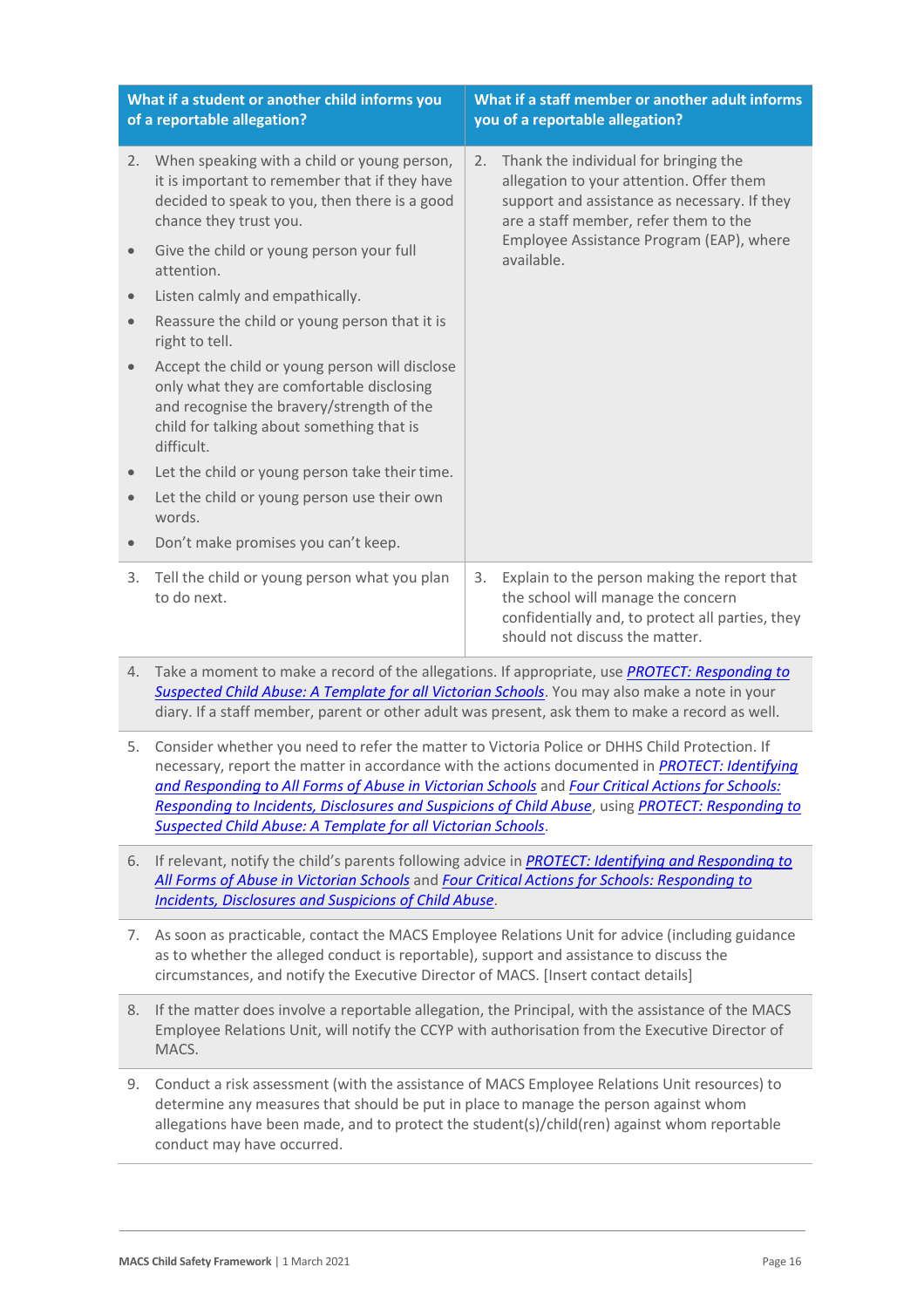If you think you have a reportable allegation, it is important that you:

- do not say or do anything to suggest to the student that you doubt them or make them feel ashamed to have revealed the allegation
- do not start investigating the allegation, including unnecessarily questioning the student or speaking with the person who is the subject of the allegation, without conducting a risk assessment; otherwise you may be putting the student, the staff member, the school or the investigation at risk.

#### *Child FIRST/The Orange Door*

If you believe that a child is not subject to abuse, including family violence, but you still hold significant concerns for their wellbeing (e.g. risk-taking behaviour, parenting difficulties, isolation from family or lack of support), **you must still act**. This may include making a referral to or seeking advice from Child FIRST/The Orange Door.

Child FIRST/The Orange Door is a family information, referral and support team run by a registered community service in a local area that can receive confidential referrals about a child of concern. It does not have any statutory powers to protect a child, but can refer matters to relevant services.

You should make a report to Child FIRST/The Orange Door if:

- you have a significant concern for a child's wellbeing
- your concerns are about circumstances that have a low-to-moderate impact on the child
- the child's immediate safety is not compromised
- you and the school have discussed the referral to Child FIRST/The Orange Door with the child's parents/carers, and all parties are supportive of this decision.

Where you believe that the child's parents/carers will not be supportive of the referral, or the child is partaking in any risk-taking activity that is illegal and extreme in nature or poses a high risk to the child or others, you may refer the matter to DHHS Child Protection.

If you are unsure of what action to take in response to your concerns about a child, speak to the Principal or a member of the school's Leadership Team, or contact DHHS Child Protection or Child FIRST/The Orange Door for further advice.

For more information, refer to *[PROTECT: Identifying and Responding to All Forms of Abuse in Victorian](http://www.education.vic.gov.au/Documents/about/programs/health/protect/ChildSafeStandard5_SchoolsGuide.pdf)  [Schools](http://www.education.vic.gov.au/Documents/about/programs/health/protect/ChildSafeStandard5_SchoolsGuide.pdf)*.

#### *Making additional reports*

After you have made a report, you may continue to suspect that a child is at risk and in need of protection. Any further observations should continue to be recorded and a report made on each separate occasion where a belief has been formed – on reasonable grounds – that a child is likely to be at risk and in need of protection. Additional reports should use the same format outlined above in this Policy at Critical Action 2: Reporting to Authorities.

If there is any suspicion that this relates to a sexual offence involving a person over 18 and a child under 16, then it must be reported to Victoria Police. For more information, refer to the Failure to [disclose](#page-5-0) section of this Policy.

Where a Holy Trinity Catholic Primary School staff member is aware that another school staff member has formed a reasonable belief about the same child on the same occasion, or based on the same indicators of abuse, and has made a report to the appropriate authority, the Holy Trinity Catholic Primary School staff member need not make a further report.

However, if the Holy Trinity Catholic Primary School staff member has formed a reasonable belief of abuse or significant risk of abuse to the child based on different observations, further indicators or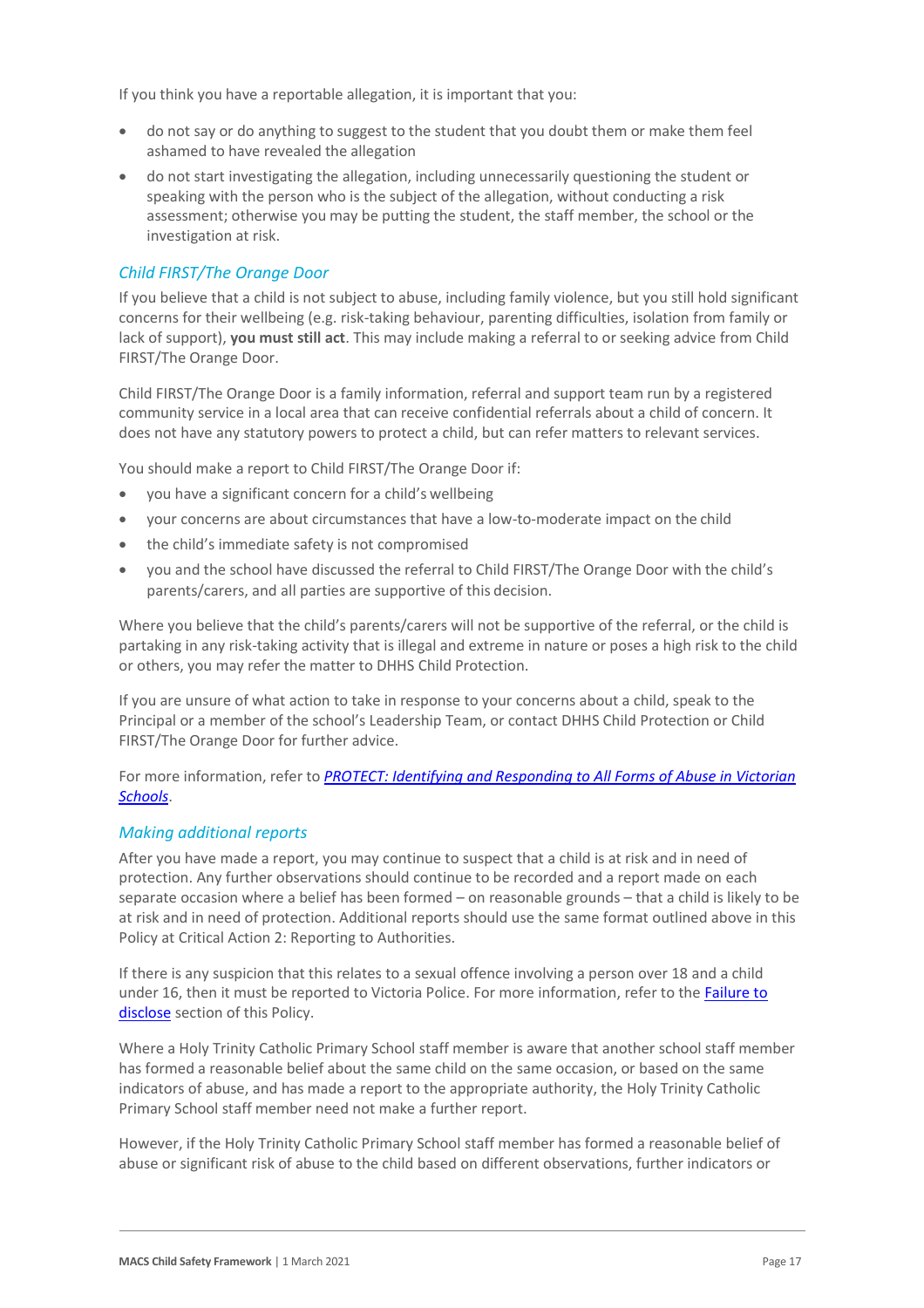additional information, a further report must be made to the appropriate authority detailing this additional information.

#### *Critical Action 3: Contacting Parents/Carers*

Where it is suspected that a child at Holy Trinity Catholic Primary School has been or is at risk of being abused, it is critical that parents/carers of the child are notified as soon as practicable after a report is made to the authorities.

Holy Trinity Catholic Primary School must always seek advice from Victoria Police or DHHS Child Protection to ensure that it is appropriate to contact the parents/carers.

In circumstances of family violence, staff of Holy Trinity Catholic Primary School should:

- take care not to inadvertently alert the alleged perpetrator by notifying parents/carers as it could increase risk of harm to the child, other family members or schoolstaff
- seek advice from DHHS Child Protection or Child FIRST/The Orange Door before alerting parents/carers about safe strategies for communicating with a parent/carer who is experiencing family violence and on recommending family violence support services.

Advice from **Victoria Police or DHHS Child Protection** will depend on a number of factors, including whether:

- the parents/carers of the child are alleged to have engaged in the abuse (including in circumstances of suspected family violence)
- a disclosure to the parents/carers may result in further abuse to the child
- the child is a mature minor (at least 17 years of age and assessed to be sufficiently mature and intelligent to make decisions for themselves) and has requested that their parents/carers not be notified – the school should insist that another responsible adult is notified in lieu of the parents/carers
- the notification of parents/carers would adversely affect an investigation of the matter by external authorities.

Where the suspicion of abuse or risk of abuse has not yet warranted a reasonable belief, parents/carers should also be notified promptly after the school has carefully considered the factors listed above.

In some circumstances, a child may have returned to the care of their parent/carer before advice has been received from Victoria Police or DHHS Child Protection. In these circumstances, staff members of Holy Trinity Catholic Primary School should not share any information with the parent/carer that may place the child or any other person at risk, or where the child is a mature minor.

For detailed guidance on how to have this conversation with a parent or carer, refer to *[PROTECT:](http://www.education.vic.gov.au/Documents/about/programs/health/protect/ChildSafeStandard5_SchoolsGuide.pdf)  [Identifying and Responding to All Forms of Abuse in Victorian Schools.](http://www.education.vic.gov.au/Documents/about/programs/health/protect/ChildSafeStandard5_SchoolsGuide.pdf)*

#### *Critical Action 4: Providing Ongoing Support*

Holy Trinity Catholic Primary School staff members who witness a child protection incident, receive a disclosure or develop a suspicion of child abuse (including exposure to family violence) have a critical role to play in supporting students impacted by the child protection matter to ensure that they feel supported and safe at the school. Schools also play a critical role in building students' resilience and protective factors, which can reduce the long-term impacts of child abuse by providing them with the opportunity to be supported and heard by a school staff member they trust.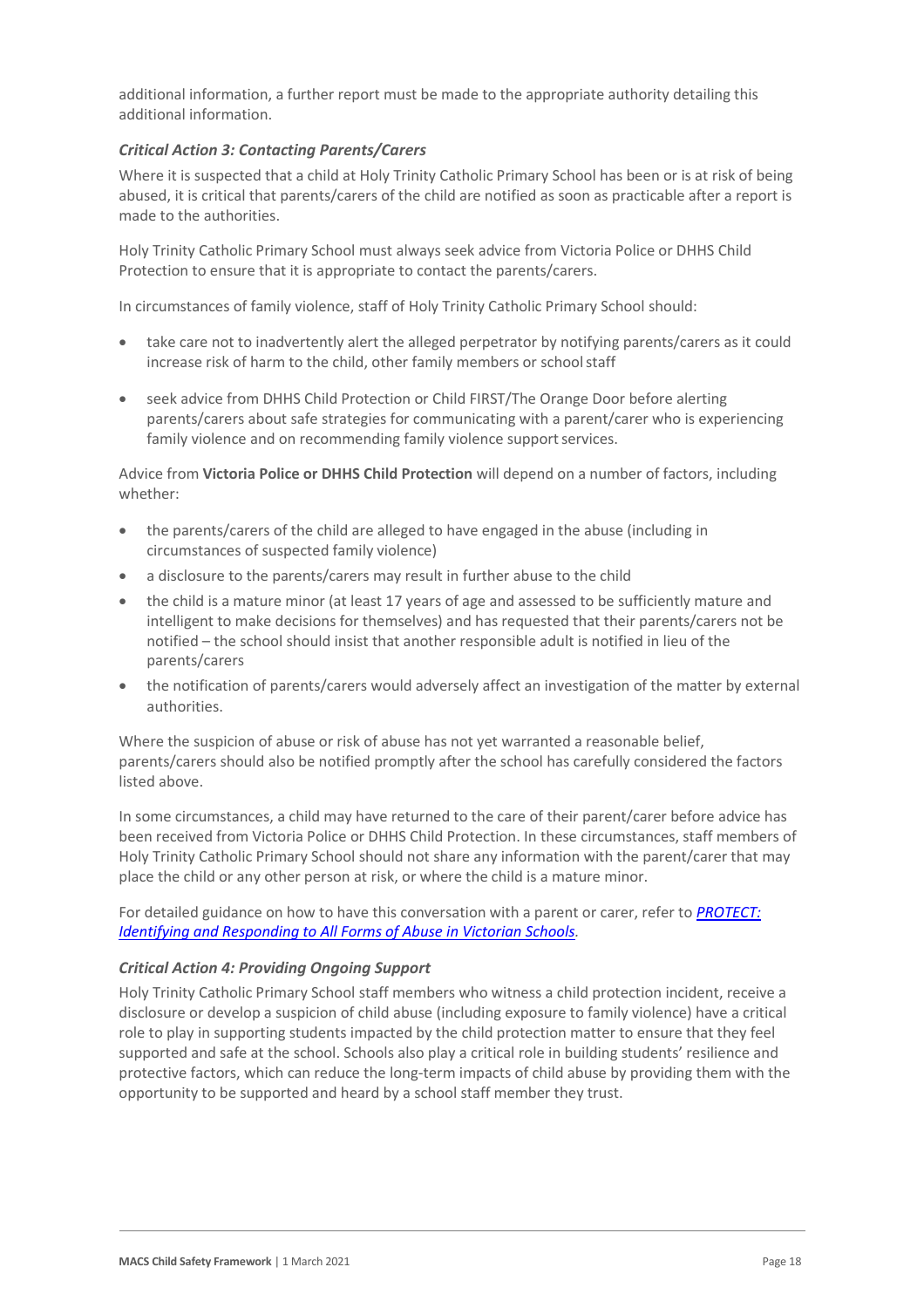Support provided to students at Holy Trinity Catholic Primary School includes:

- regularly communicating with the student and their parents/carers where appropriate
- convening a Student Support Group of school wellbeing staff and teachers to plan, support and monitor affected students
- developing Student Support Plans for students impacted by the incident to ensure appropriate levels of care and support are provided depending on theirinvolvement.

You should contact MACS' Student Wellbeing Information Line (9267 0228) for a description of the range of school-based support services that may be available, including SAFEMinds and referrals to family violence services, Centres Against Sexual Assault (CASA) or headspace.

Where external authorities are investigating a report of abuse or risk of abuse, it is the role of the Principal of Holy Trinity Catholic Primary School to ensure that students are supported throughout interviews at the school. For more information on this topic, refer to *[School Guidelines 2.19a: Police](https://www.cem.edu.au/About-Us/Policies/Police-and-DHHS-Interview-Protocols.aspx)  [and DHHS Interview Protocols.](https://www.cem.edu.au/About-Us/Policies/Police-and-DHHS-Interview-Protocols.aspx)*

Holy Trinity Catholic Primary School and our governing body have a duty to provide support to school staff members who have witnessed an incident or disclosure, or who have made a report to external authorities about a reasonable belief of child abuse. It is important that we remember that staff members may have also experienced child abuse (including family violence) or be experiencing family violence and abuse in their own lives. Holy Trinity Catholic Primary School staff members requiring wellbeing support can contact the school's EAP provider.

Information to support Victorian Catholic schools in understanding their obligation to employees and to provide suggestions of how to assist employees experiencing family and domestic violence may be found in the Catholic Education Commission of Victoria Ltd's *[Family and Domestic Violence: A Guide to](https://www.cecv.catholic.edu.au/Media-Files/IR/Policies-Guidelines/Family-Domestic-Violence/Guide-to-family-and-domestic-violence-(1).aspx)  [Supporting Staff](https://www.cecv.catholic.edu.au/Media-Files/IR/Policies-Guidelines/Family-Domestic-Violence/Guide-to-family-and-domestic-violence-(1).aspx)[.](http://www.cecv.catholic.edu.au/Media-Files/IR/Policies-Guidelines/Guide-to-family-and-domestic-violence.aspx)*

Holy Trinity Catholic Primary School should conduct a review of the reporting process four–six weeks after a report has been made to identify if any follow-up support actions are needed. Refer to *[PROTECT: Responding to Suspected Child Abuse: A Template for all Victorian Schools](http://www.education.vic.gov.au/Documents/about/programs/health/protect/PROTECT_Responding_TemplateSchools.pdf)* for more information.

#### **Potential consequences of making a report**

| <b>Potential</b><br>consequence | <b>Description</b>                                                                                                                                                                                                                                                                                                                                                                                                                                                                                                                                     |
|---------------------------------|--------------------------------------------------------------------------------------------------------------------------------------------------------------------------------------------------------------------------------------------------------------------------------------------------------------------------------------------------------------------------------------------------------------------------------------------------------------------------------------------------------------------------------------------------------|
| Confidentiality                 | The identity of a reporter must remain confidential unless:<br>the reporter chooses to inform the child, young person or parent of the<br>$\bullet$<br>report<br>the reporter consents in writing to their identity being disclosed<br>$\bullet$<br>a court or tribunal decides that it is necessary for the identity of the reporter<br>$\bullet$<br>to be disclosed, to ensure the safety and wellbeing of the child<br>a court or tribunal decides that, in the interests of justice, the reporter is<br>$\bullet$<br>required to provide evidence. |
| Professional<br>protection      | If a report is made in good faith:<br>it does not constitute unprofessional conduct or a breach of professional<br>$\bullet$<br>ethics on the part of the reporter                                                                                                                                                                                                                                                                                                                                                                                     |

This table describes the potential consequences of making a report.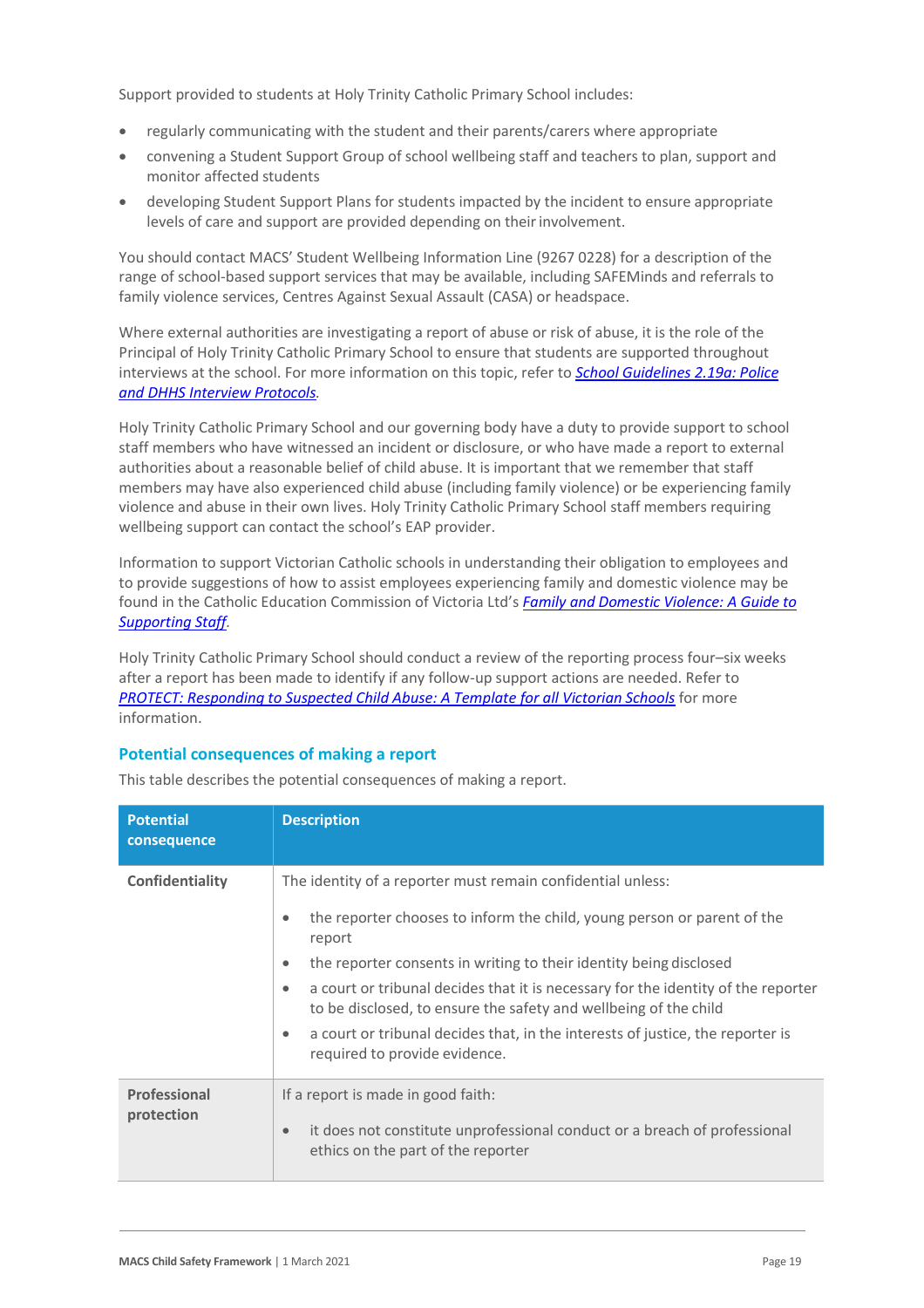| <b>Potential</b><br>consequence                 | <b>Description</b>                                                                                                                                                                                                                                                                                                                                                                                                     |
|-------------------------------------------------|------------------------------------------------------------------------------------------------------------------------------------------------------------------------------------------------------------------------------------------------------------------------------------------------------------------------------------------------------------------------------------------------------------------------|
|                                                 | the reporter cannot be held legally liable in respect of the report.<br>$\bullet$                                                                                                                                                                                                                                                                                                                                      |
| <b>Interviews</b>                               | DHHS Child Protection and/or Victoria Police may conduct interviews of children<br>and young people at the school without their parent's knowledge or consent.                                                                                                                                                                                                                                                         |
|                                                 | Interviewing children and young people at Holy Trinity Catholic Primary<br>$\bullet$<br>School should only occur in exceptional circumstances and if it is in the best<br>interests of the child to proceed in this manner.                                                                                                                                                                                            |
|                                                 | DHHS Child Protection and/or Victoria Police will notify the principal or a<br>$\bullet$<br>member of the Leadership Team of their intention to interview the child or<br>young person on the school premises.                                                                                                                                                                                                         |
|                                                 | When DHHS Child Protection workers/police officers come to Holy Trinity<br>$\bullet$<br>Catholic Primary School premises, the Principal or a member of the<br>Leadership Team should request to see identification before permitting<br>them to have access to the child or young person.                                                                                                                              |
|                                                 | When a child or young person is being interviewed by DHHS Child Protection<br>$\bullet$<br>and/or Victoria Police, Holy Trinity Catholic Primary School staff must<br>arrange to have a supportive adult present with the child or young person.                                                                                                                                                                       |
|                                                 | For more information on these requests and school responsibilities, see MACS'<br>School Guidelines 2.19a: Police and DHHS Interview Protocols.                                                                                                                                                                                                                                                                         |
| <b>Support for the child</b><br>or young person | The roles and responsibilities of the principal or other school staff in supporting<br>children who are involved with DHHS Child Protection may include the following:                                                                                                                                                                                                                                                 |
|                                                 | acting as a support person for the child or young person<br>$\qquad \qquad \bullet$                                                                                                                                                                                                                                                                                                                                    |
|                                                 | attending DHHS Child Protection case-planning meetings<br>$\bullet$                                                                                                                                                                                                                                                                                                                                                    |
|                                                 | observing and monitoring the child's behaviour<br>$\bullet$                                                                                                                                                                                                                                                                                                                                                            |
|                                                 | liaising with professionals.<br>$\bullet$                                                                                                                                                                                                                                                                                                                                                                              |
| <b>Requests for</b><br>information              | DHHS Child Protection and/or Child FIRST/The Orange Door and/or Victoria<br>Police may request information about the child or family for the purpose of<br>investigating a report and assessing the risk to the child or young person.                                                                                                                                                                                 |
|                                                 | In certain circumstances, DHHS Child Protection can also direct Holy Trinity<br>Catholic Primary School staff to provide information or documents about the<br>protection or development of the child. Such directions should be in writing and<br>only be made by authorised persons within DHHS Child Protection. Refer to<br><b>PROTECT: Identifying and Responding to All Forms of Abuse in Victorian Schools.</b> |
| <b>Witness summons</b>                          | If DHHS Child Protection makes a protection application in the Children's Court<br>of Victoria, any party to the application may issue a witness summons to<br>produce documents and/or to give evidence in the proceedings. See MACS'<br>School Guidelines 2.19a: Police and DHHS Interview Protocols.                                                                                                                |